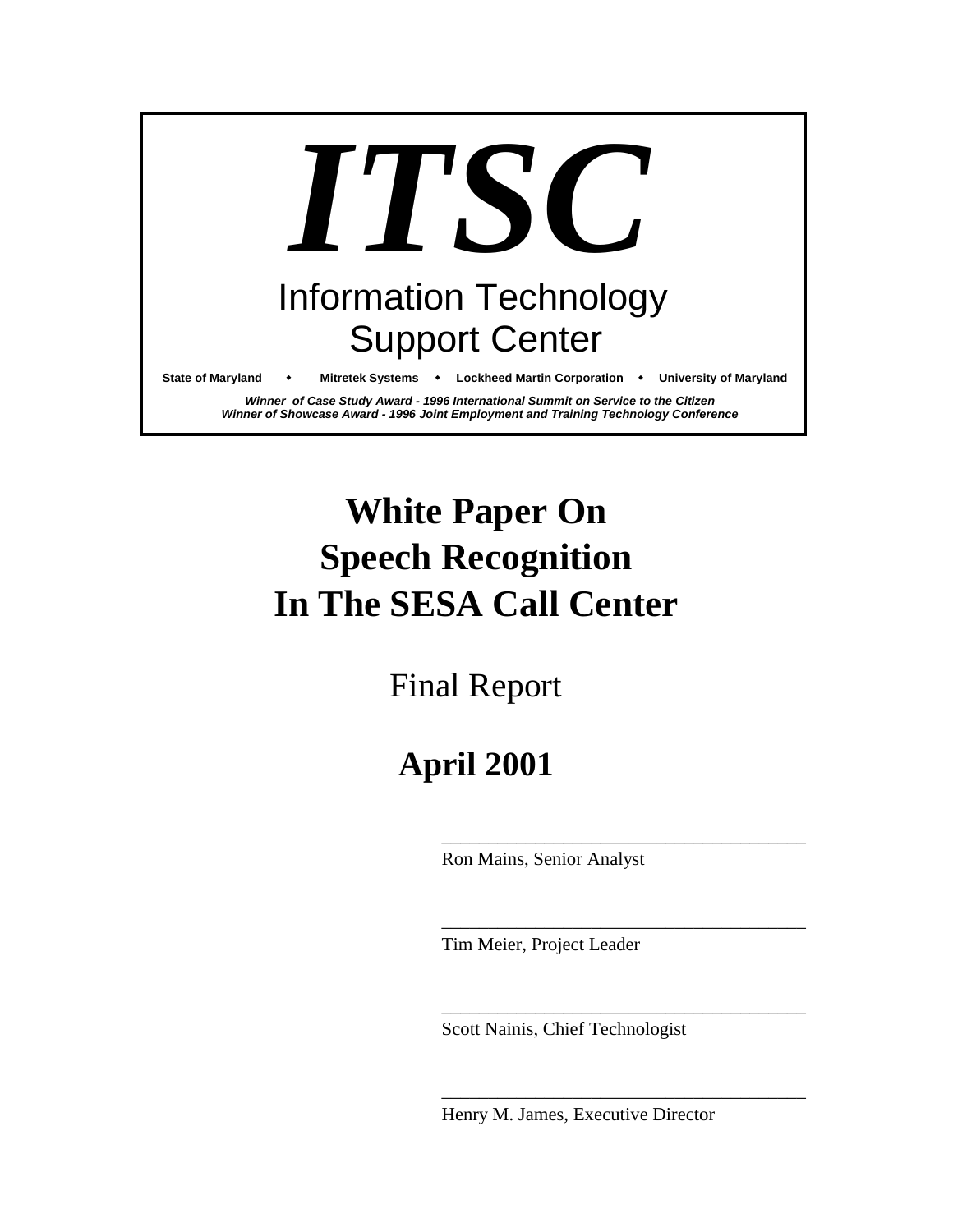#### **Executive Summary**

Speech recognition (SR) has developed very rapidly over the last ten years. This has largely been the result of advances in computer processing power combined with correspondingly rapid advances in speech recognition algorithms. As computer processing power increased and became more widely available and less costly, the speech recognition algorithms could be implemented as software programs that could process information quickly enough to be truly usable. The speech recognition systems that are on the market today are the embodiments of these new algorithms that were once the province of the advanced R&D laboratories.

What is often referred to as speech recognition is actually two separate forms of voice input processing, speech recognition and voice recognition. Speech recognition is the conversion of spoken input into stored text, or commands to an application or a computer operating system. Voice recognition, on the other hand, is the identification or verification of an individual's identity using speech as the identifying characteristic.

Speech recognition systems used today fall into two main types: speaker-dependent continuous-speech PC-based systems, and speaker-independent continuous-speech server-based systems. Speaker dependent speech recognition requires "voicetraining" by the user(s) prior to their use. Speech-independent systems require no prior input or knowledge about the speaker(s) prior to use. Older systems typically were discrete-speech systems in which each word had to be spoken separately. These systems have since been largely supplanted by the newer continuous-speech recognition systems.

Speech recognition represents a very real option for user input, whether that is a single user system, or one fielded as an adjunct or replacement for an IVR system. Speaker independent systems are generally more costly to purchase than individual speaker-dependent software, but can offer value in saving SESA staff time. Recognition accuracies for both PC and server based systems are now in the 95 percent range and better, with many high-end systems consistently delivering 99 percent accuracy. As good as these systems are, the entire field of speech recognition is still rapidly evolving. As these systems continue to evolve they will function both faster and more accurately, and more languages will be added to their repertoires. Additionally, as with all technology products, the price-performance of these systems will continue to drop as they evolve and penetrate the marketplace further.

Just as speech recognition is bringing competitive and workplace advantages to many companies in the private sector, it can provide distinct workplace and service advantages for SESAs. Examples of some of these benefits are: providing job opportunities for physically handicapped individuals; eliminating or mitigating the risk of repetitive stress injuries such as carpal tunnel syndrome; and automating tasks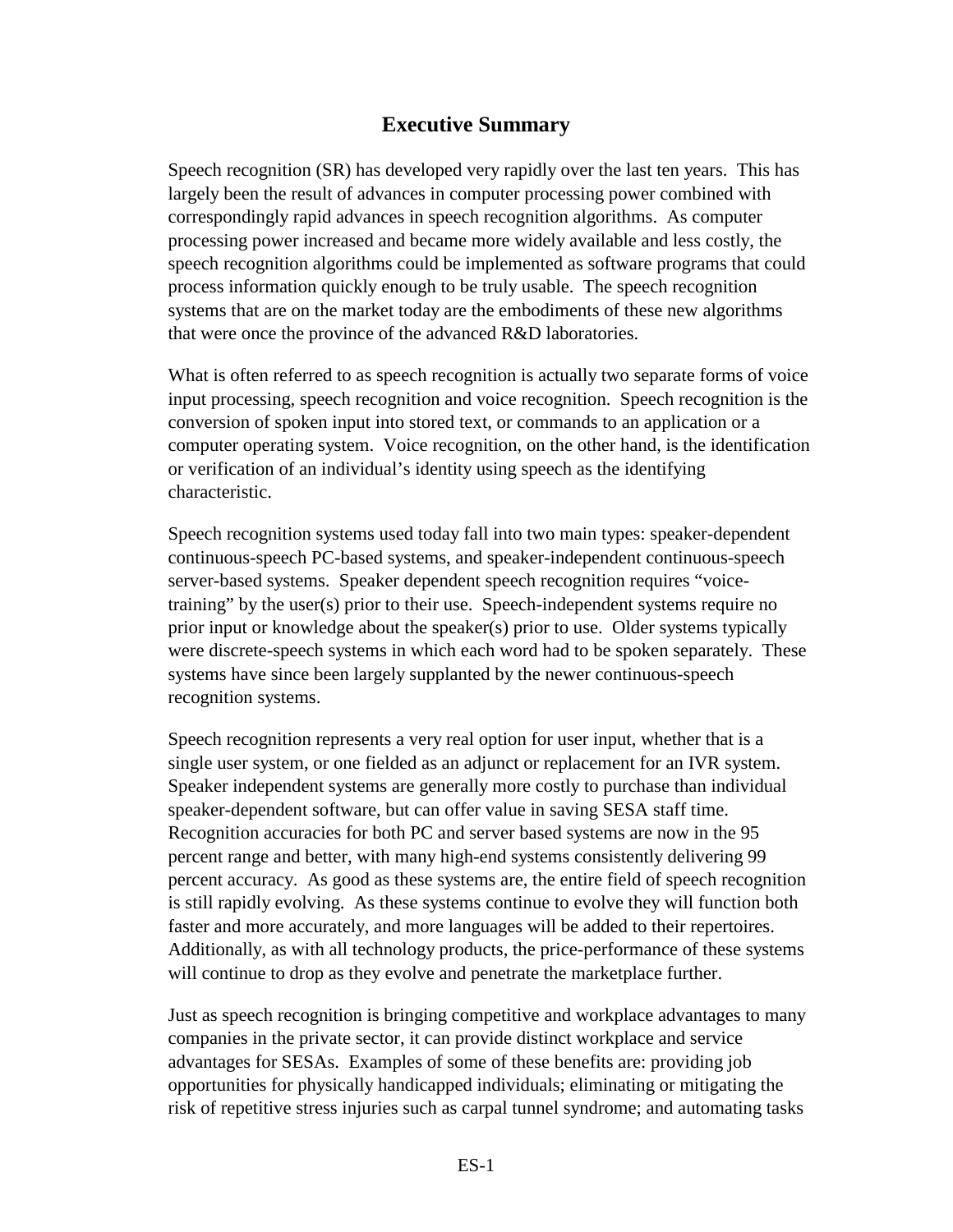that weren't previously feasible to automate. Many of these advantages also carry with them performance and efficiency improvements, helping to reduce the cost of delivery of the required services, and speeding up the time it takes to process initial and continuing claims. Typical cost savings, through reduction in the need for staff telephone contact time, have been found from implemented speech recognition systems to be in the range of from 70 percent to 93 percent per call minute, as compared to the same call being handled by a customer service representative.

This paper addresses the foundation aspects of what speech recognition is, what are the various kinds of speech recognition systems that are available today, and how speech recognition can be used in a SESA call center environment as well as its applicability to other areas of SESAs.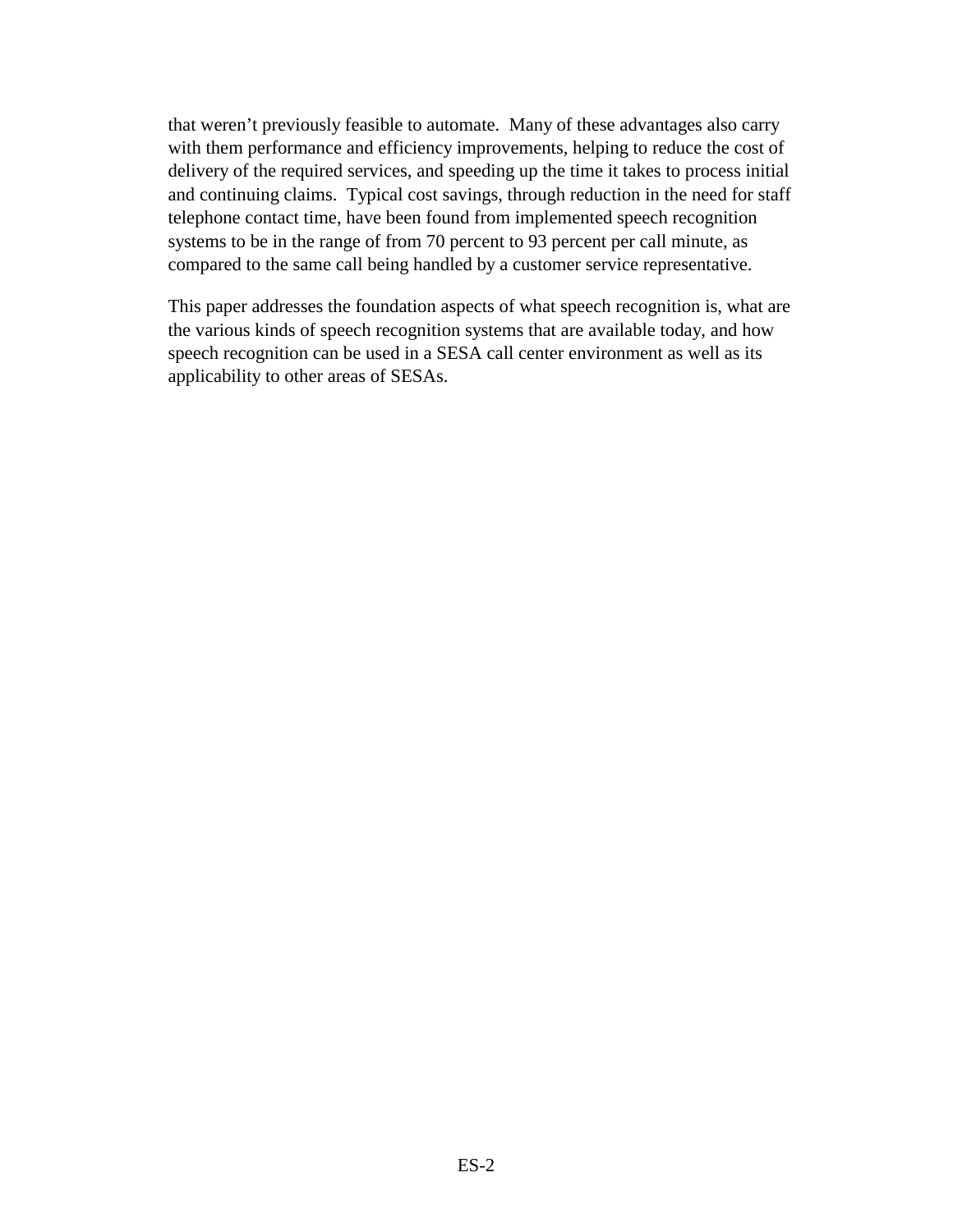## **Table of Contents**

| $\mathbf{1}$   |                                                |                                                            |  |
|----------------|------------------------------------------------|------------------------------------------------------------|--|
|                | 1.1<br>1.2<br>1.3                              |                                                            |  |
| 2              |                                                |                                                            |  |
|                | 2.1<br>2.2<br>2.2.1<br>2.2.2<br>2.2.3<br>2.2.4 | User Community: Speaker-Dependant or Speaker-Independent 6 |  |
| 3              |                                                |                                                            |  |
|                | 3.1<br>3.1.1<br>3.2<br>3.2.1<br>3.2.2          |                                                            |  |
| $\overline{4}$ |                                                |                                                            |  |
| 5              | 4.1<br>4.2<br>4.3                              |                                                            |  |
|                |                                                |                                                            |  |
|                |                                                |                                                            |  |
|                |                                                |                                                            |  |
|                |                                                |                                                            |  |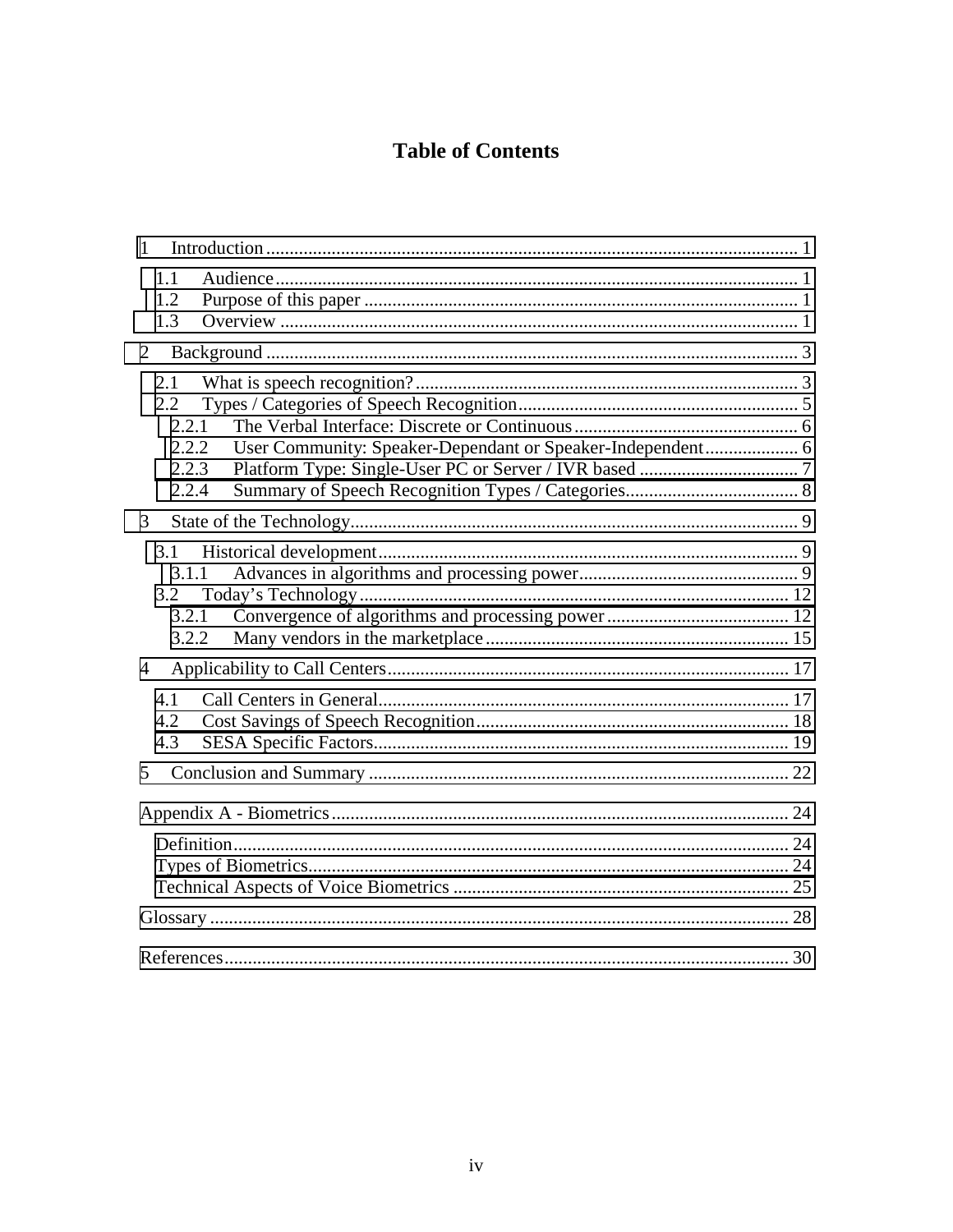# **List of Figures**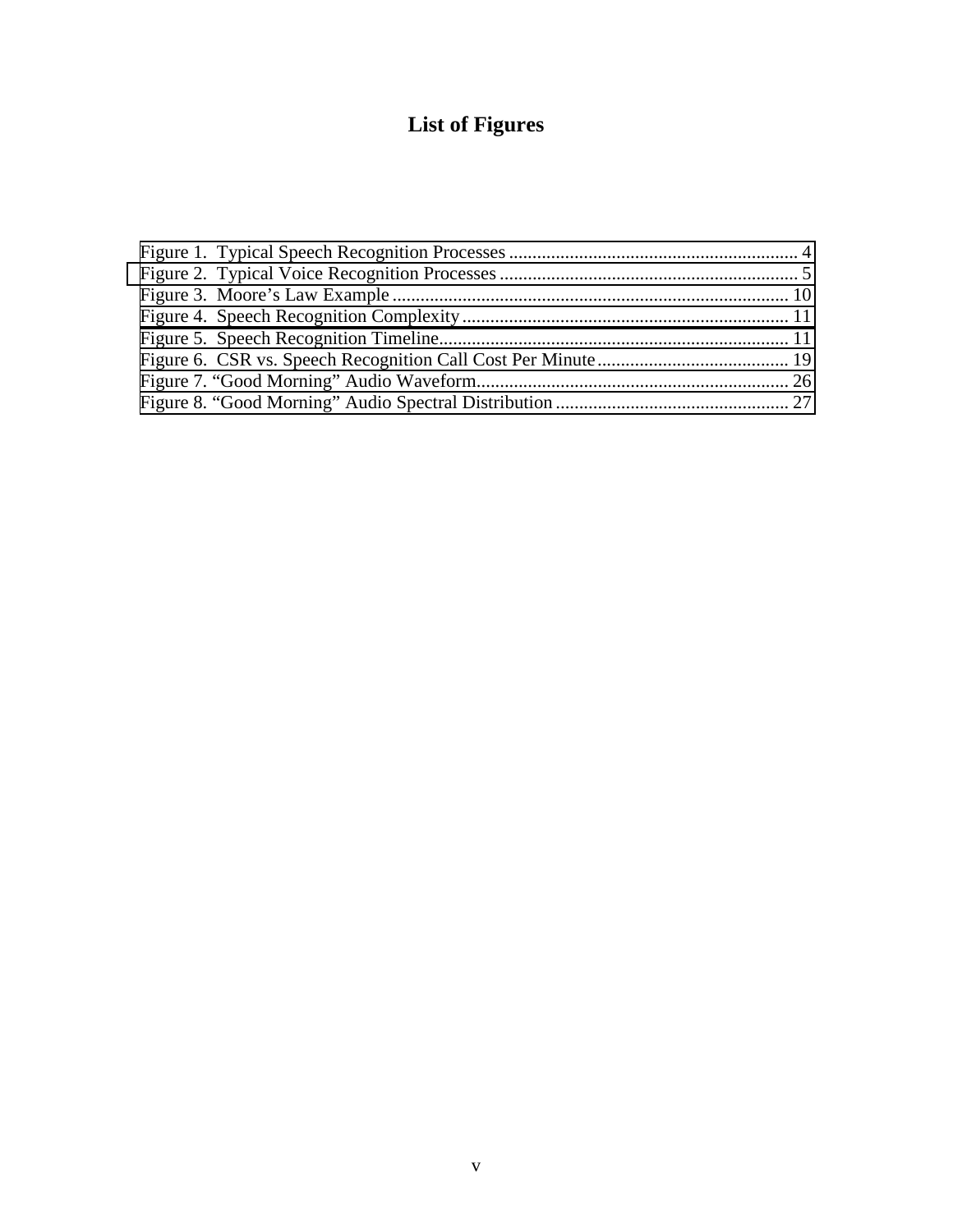### **List of Tables**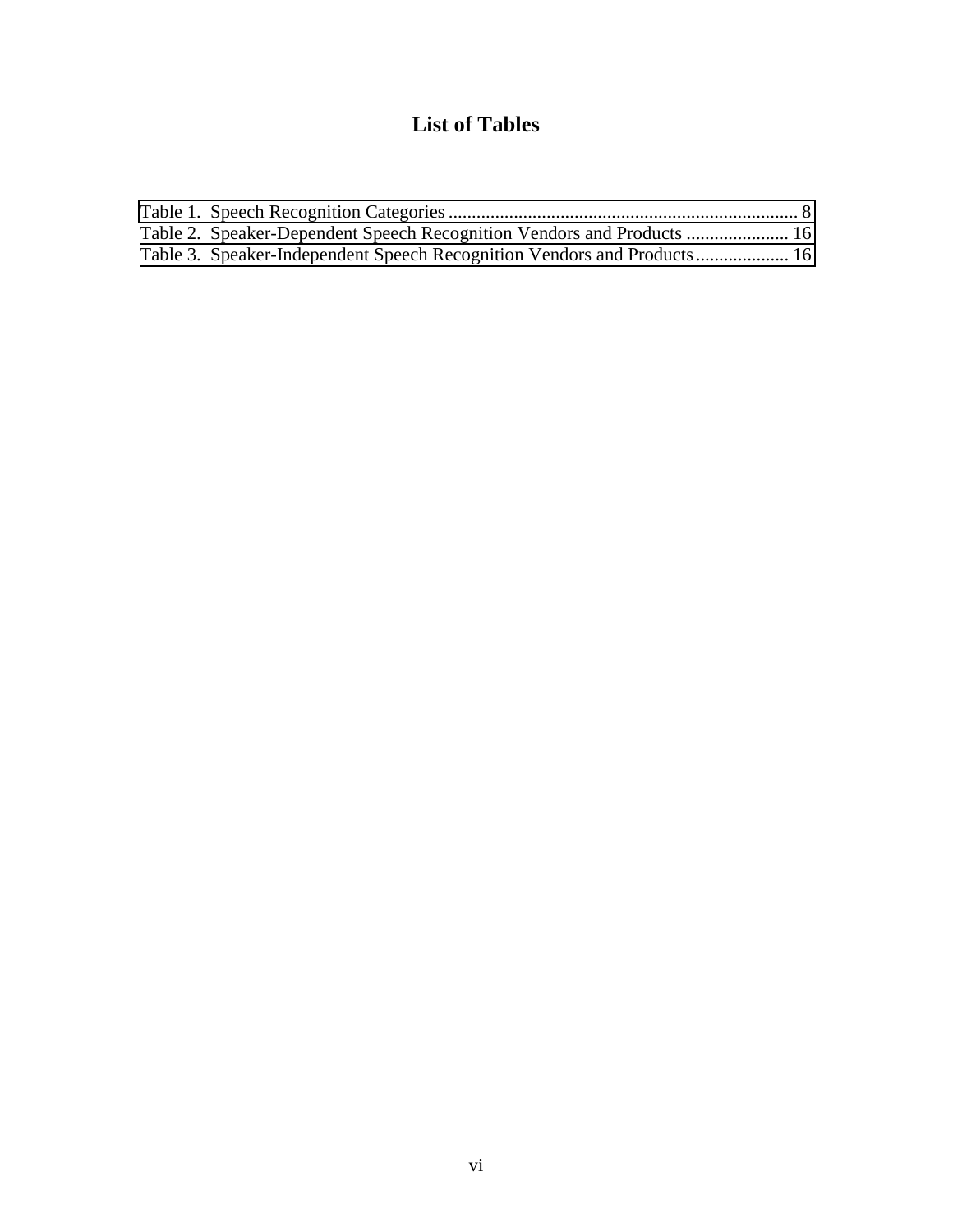#### <span id="page-6-0"></span>**1 INTRODUCTION**

#### **1.1 Audience**

This paper is intended to provide State Employment Security Agency (SESA) IT Directors, and Unemployment Insurance (UI) Directors, Management, and Staff with an overview, as well as a moderately in-depth understanding of speech recognition and how it is important to SESAs.

#### **1.2 Purpose of this paper**

This paper is intended to familiarize the SESA and SESA-IT personnel with the basic principles and different types of speech recognition that exist today. From this understanding the reader will be able to make a knowledgeable decision as to whether or not speech recognition can play a role in their SESA environment, and what that role will be. In addition, examples of how speech recognition can be of use in the SESA and SESA call center environments will be given.

While some vendors and their products are listed as offered at the time this paper was written, this is done only as a rough guide to what is available in the speech recognition marketplace. The speech recognition market is very dynamic at this point and as such is evolving and changing very rapidly. Readers are encouraged to perform their own market research to determine what vendors, products, and costing information is pertinent to their needs.

#### **1.3 Overview**

Section 2, Background, presents a definition of speech recognition and covers the different types of speech recognition that exist today. It also discusses the differences between speech recognition and voice recognition.

Section 3, State of The Technology, covers the history and development of speech recognition from both a software and hardware perspective. This view of the evolution, and possible future developments, of speech recognition is far ranging and not limited to any one arena of usage.

Section 4**,** Applicability to Call Centers, looks at speech and voice recognition from a perspective of applicability to call centers in general. The view is then refined to look more specifically at SESA and UI call centers.

Section 5**,** Conclusion and Summary, presents the results of this investigation into speech recognition, and its potential for use in SESA call centers.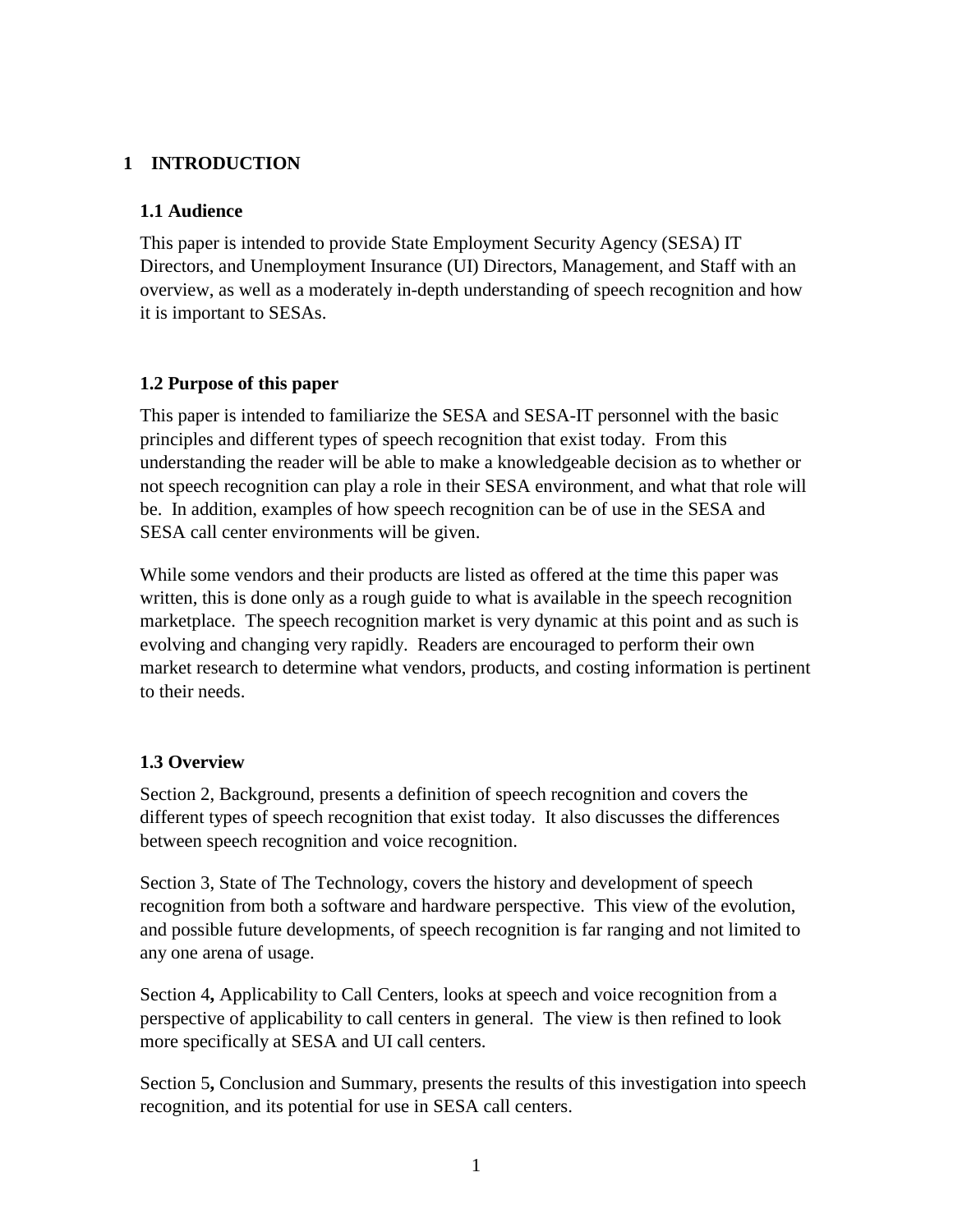Appendix A**,** Biometrics, presents a brief description of biometrics as it relates to voice identification and voice verification.

Glossary, describes the terms and acronyms used in this paper.

References, details the materials referenced in this paper.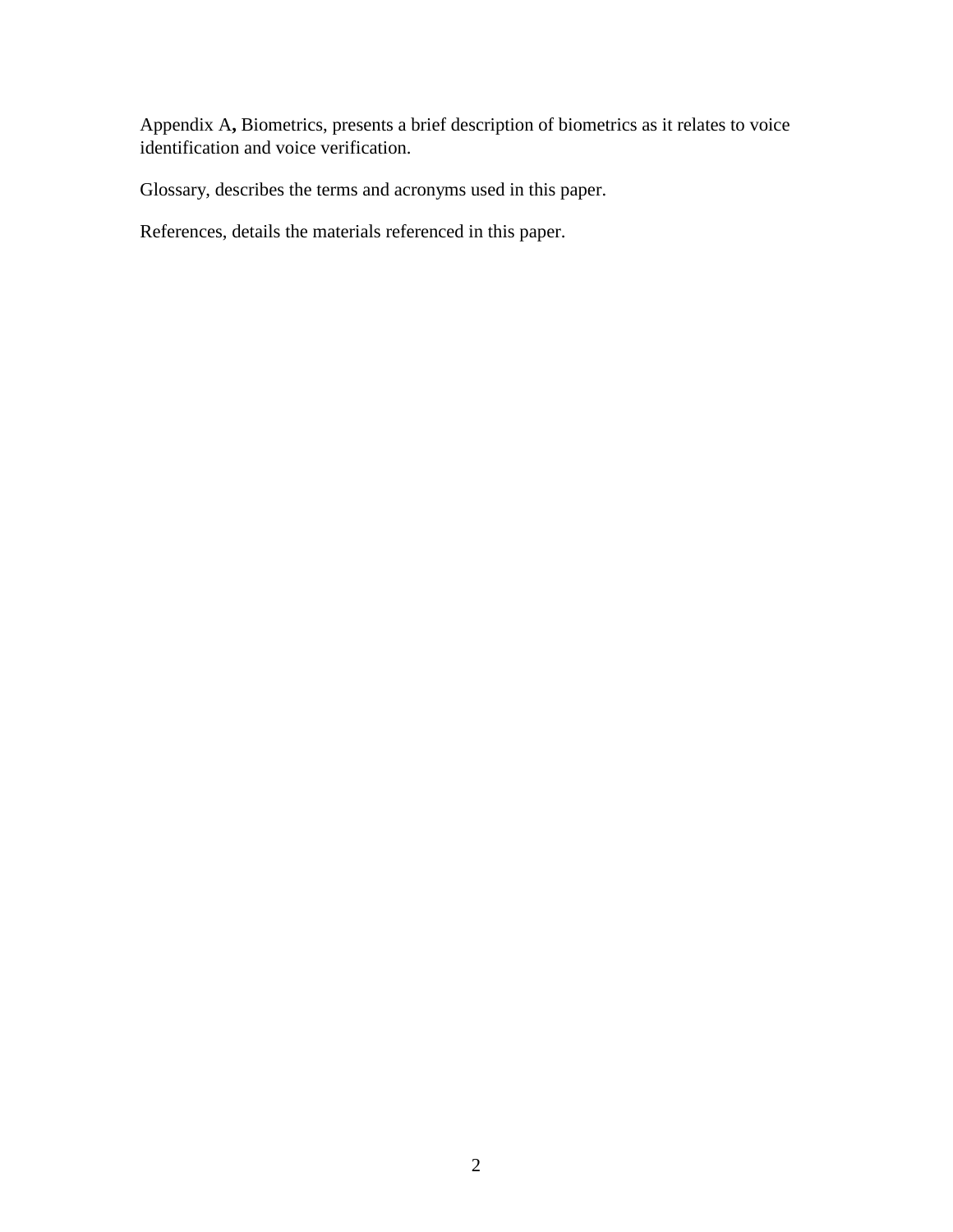#### <span id="page-8-0"></span>**2 BACKGROUND**

#### **2.1 What is speech recognition?**

The term "speech recognition" has had a number of definitions, from both academic and business perspectives, over the course of its evolution. Currently, two different terms, speech recognition and voice recognition, are often used interchangeably. While often used interchangeably, these two terms have very different, yet allied, meanings.

Speech recognition, in its simplest definition, is the automated process of recognizing spoken words, i.e. speech, and then converting that speech to text that is used by a word processor or some other application, or passed to the command interpreter of the operating system. This recognition process consists of digitizing the sound-stream and then parsing that digitized data into meaningful segments. The segments are then mapped against a database of known phonemes and the phonetic sequences are mapped against a known vocabulary or dictionary of words. What is done with the words once they are identified depends upon the speech recognition application. In its simplest form on a PC, the words are entered into a word processor, as if they had been typed at the keyboard. A diagram of a typical speech recognition process is shown in Figure 1, Typical Speech Recognition Processes.

Voice recognition is in some ways a simpler process than speech recognition. Voice recognition is defined as the automated process of identifying a specific individual's voice. There is no attempt in voice recognition to necessarily identify the content, or speech, of a sound-stream, merely to identify its auditory and vocal characteristics. In this case the sound signal is digitized and then the digitized signal is compared to previously recorded samples held in a database. The result is a simple yes/no decision as to whether the speaker has been identified. Again, what is done with this information is dependent on the application(s) associated with the basic voice recognition application. Voice recognition has also been known as speaker verification or voice identification. A diagram of a typical voice recognition process is shown in Figure 2, Typical Voice Recognition Processes.

While this paper discusses some aspects of voice recognition in Appendix A, Biometrics, it is more concerned with and primarily addresses speech recognition.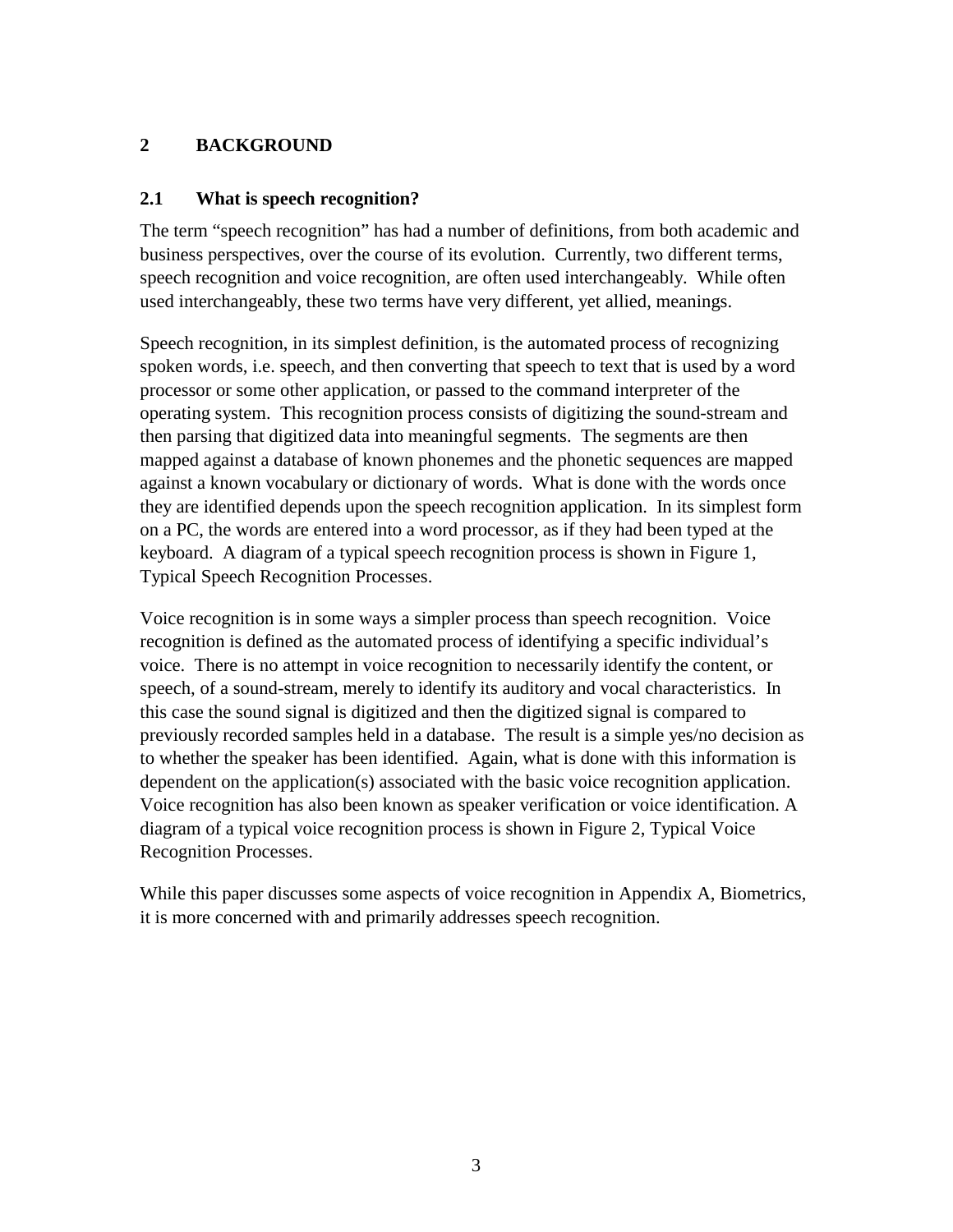<span id="page-9-0"></span>

**Figure 1. Typical Speech Recognition Processes**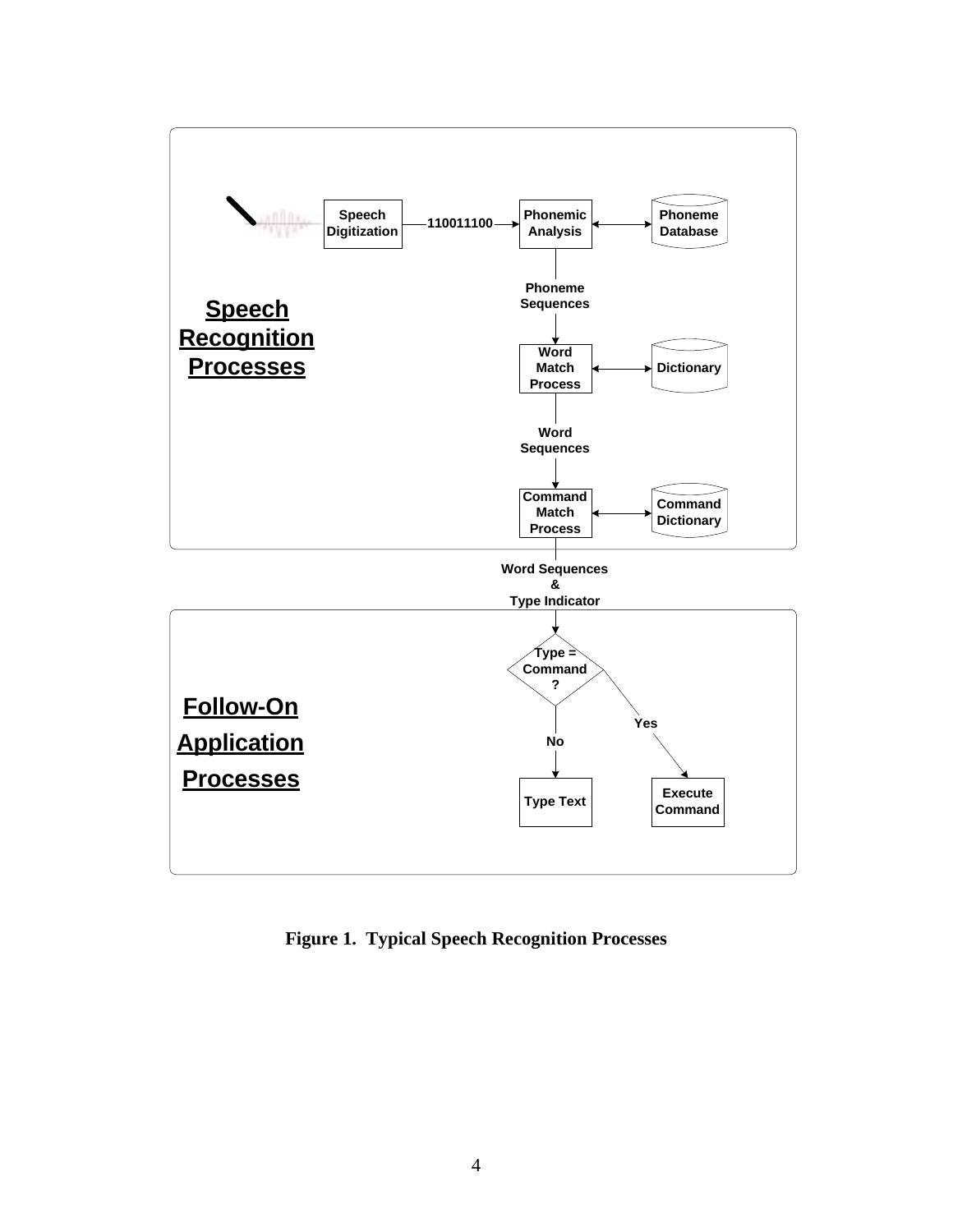<span id="page-10-0"></span>

**Figure 2. Typical Voice Recognition Processes** 

#### **2.2 Types / Categories of Speech Recognition**

Within the overall category of speech recognition there are several distinct types. These types are broken down by three main criteria. The first criterion is how words or phrases are spoken. There are two different types of systems determined by this criterion: discrete systems and continuous systems. The second main criterion is whether or not the speech recognition application is intended to function with just a single, previously identified speaker or whether it is intended for a broad population of speakers. These two different types of systems are known respectively as speaker-dependent and speakerindependent systems. The third and final main criterion is whether the application's operating platform is a single-user PC, or a server. Speaker-dependent systems are found primarily on single-user PCs, whereas multi-user speaker-independent systems are found almost exclusively on server-based systems.

It should be noted that actual speech recognition systems exist as combinations of choices from the above three criteria. Each of these three major criteria and the options within each are described in the following sections.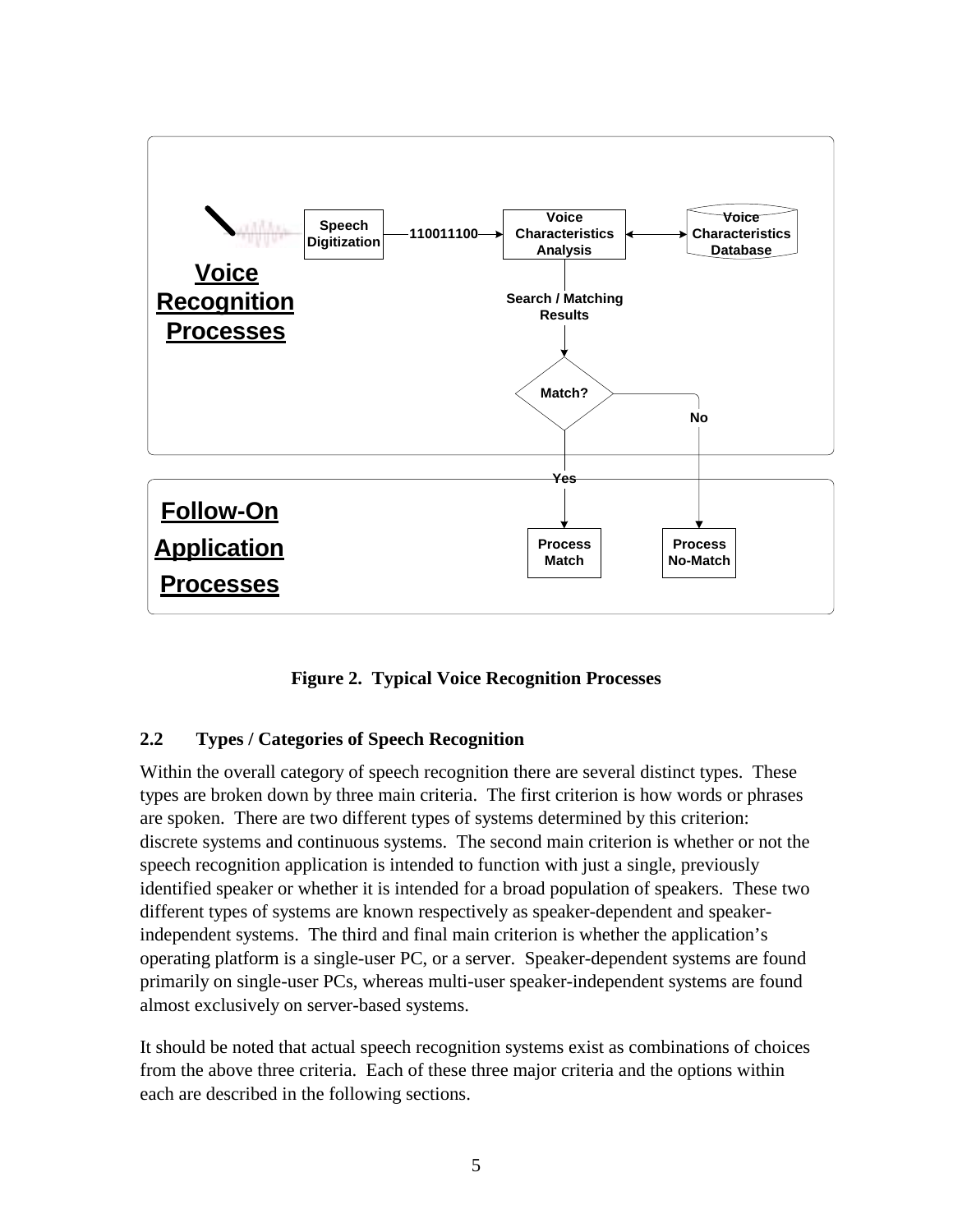#### <span id="page-11-0"></span>**2.2.1 The Verbal Interface: Discrete or Continuous**

There are two types of speech recognition systems from the perspective of how words are spoken to be recognized by the system. These two types of verbal interfaces are categorized as discrete or continuous.

In a discrete speech recognition system, words are spoken individually and separately – not in a conversational manner. This is done so that the processing of speech can be simpler by not having to determine where each phonemic grouping, or word, starts and stops. This is a characteristic typical of older speech recognition systems and is seen less frequently today. Where it is encountered in current systems it is usually as an adjunct to an Interactive Voice Response (IVR) system, where the script will direct the caller to either press or say a specific number or word, such as "... Press or say 1" or "... Press 1 or say Yes."

With continuous speech recognition systems, words are spoken continuously, in a conversational manner, or as if dictating text into a tape recorder for later transcription. This form of speech recognition is much more natural for the user than the discrete type because the words being spoken do not have to be separated from each other by periods of silence. For this reason they are also much faster, from the perspective of the number of words processed in a given time, than discrete systems. It is because of these two reasons, naturalness of use for the speaker and speed of speech input, that continuous speech recognition systems are rapidly supplanting discrete systems. These reasons are also why speech recognition systems are being considered today for uses where they were not realistic solutions in the past, such as in telephone call centers.

#### **2.2.2 User Community: Speaker-Dependant or Speaker-Independent**

From the perspective of the intended user community for any particular speech recognition system there are two distinctively different types of systems: speakerdependent and speaker-independent systems.

Speaker-dependent systems require training to a specific user's voice. They do not work well with people the system has not been trained for. More one than one person can use some speaker dependent systems, but each user must first identify him or herself to the system. Most often this is done through a keyboard and/or mouse process rather than through a verbal process. When it is done through a verbal process it requires a voice identification and verification component for the speech recognition system. Most desktop PC-based systems are of this type. Another commonly encountered speaker dependent system is the voice dialing systems used with wireless telephones, which are also beginning to show up on Private Branch Exchanges (PBXs). These systems are typically very robust and highly accurate, and have large user vocabularies, especially the PC-based single-user systems.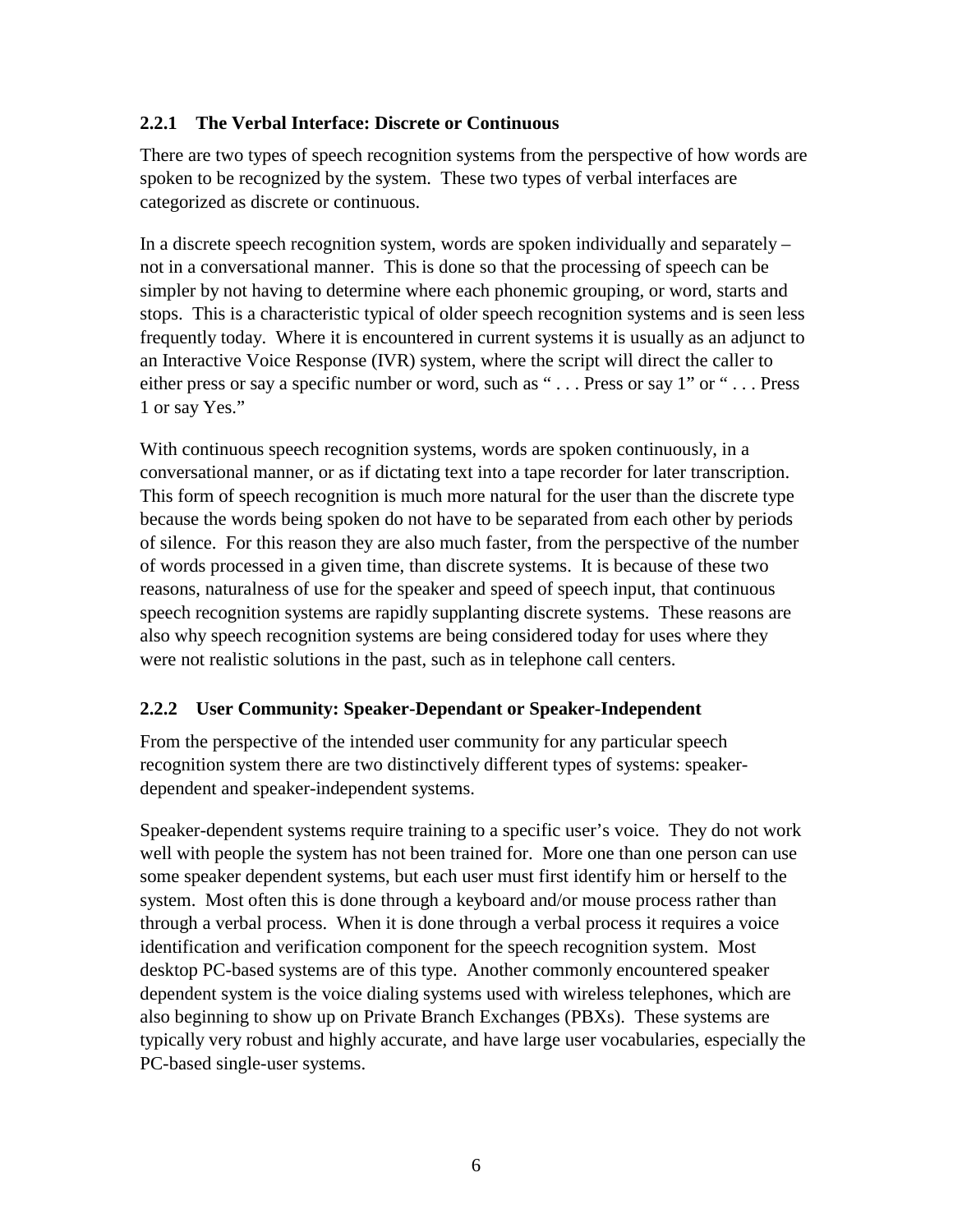<span id="page-12-0"></span>Systems that do not require training to a specific user's voice and which are designed to work well with many people are known as speaker-independent systems. These systems tend to have smaller vocabularies than speaker dependent systems. This tradeoff is made in order to have a system that works effectively with a larger and less defined user community. These systems are most often found in menu-based applications where the user is somewhat restricted in their responses to preset questions. An example of this type of system is package tracking for an overnight carrier service, a lost-luggage system for a major airline, or a flight status information system for a major airline. Companies have typically deployed these systems because they permit an easy user interface for all callers and handle non-revenue-generating calls that would otherwise have to go to a customer service agent. One of the advantages of using speech recognition for these applications, rather than IVR systems, is that the speech recognition applications are hands-free for the user, increasing user convenience and reducing the user's think-time and related data entry times. This reduces overall call length, as the caller does not have to switch back and forth from reading a document to find the information they need to enter and then looking at the telephone set to enter that information. Also, speech recognition systems are easier to use for the entry of alphabetic information, whether that information consists of just letters or entire words and/or phrases.

#### **2.2.3 Platform Type: Single-User PC or Server / IVR based**

The final category of speech recognition systems is whether they are single-user PCbased or server-based. This is quite simply a determination of what type of processing platform the intended system is designed for. Most PC-based systems are single-user speaker-dependent continuous-recognition systems. They serve as either a dictation-type of system, or as a hands-free user interface. The hands-free requirement could be one that is unique to the specific nature of a job or task; one that enables a handicapped person to perform a job or task that they could not do otherwise; or to simplify a task or make it safer, such as stock-taking or wireless phone dialing. PCs currently have the necessary processing power to run these types of speaker-dependent, continuousrecognition applications.

When looking at speaker-independent, continuous-recognition systems, PC platforms typically start to become a constraining factor. These systems require significantly greater processing power and data storage requirements as compared to speakerdependent systems. A large part of the processing power requirements of these systems is also driven by the fact that these are typically multi-user systems. Quite simply, more processing power is required to handle several or more users at the same time. Likewise, the phonemic analysis algorithms for a speaker-independent system are more complex than the algorithms used for speaker-dependent systems. Additionally, the phoneme database required by a speaker-independent system is larger than that required by a speaker-dependent system. This is necessitated by the fact that there is a greater variability to the pronunciation of a given phoneme when the user community consists of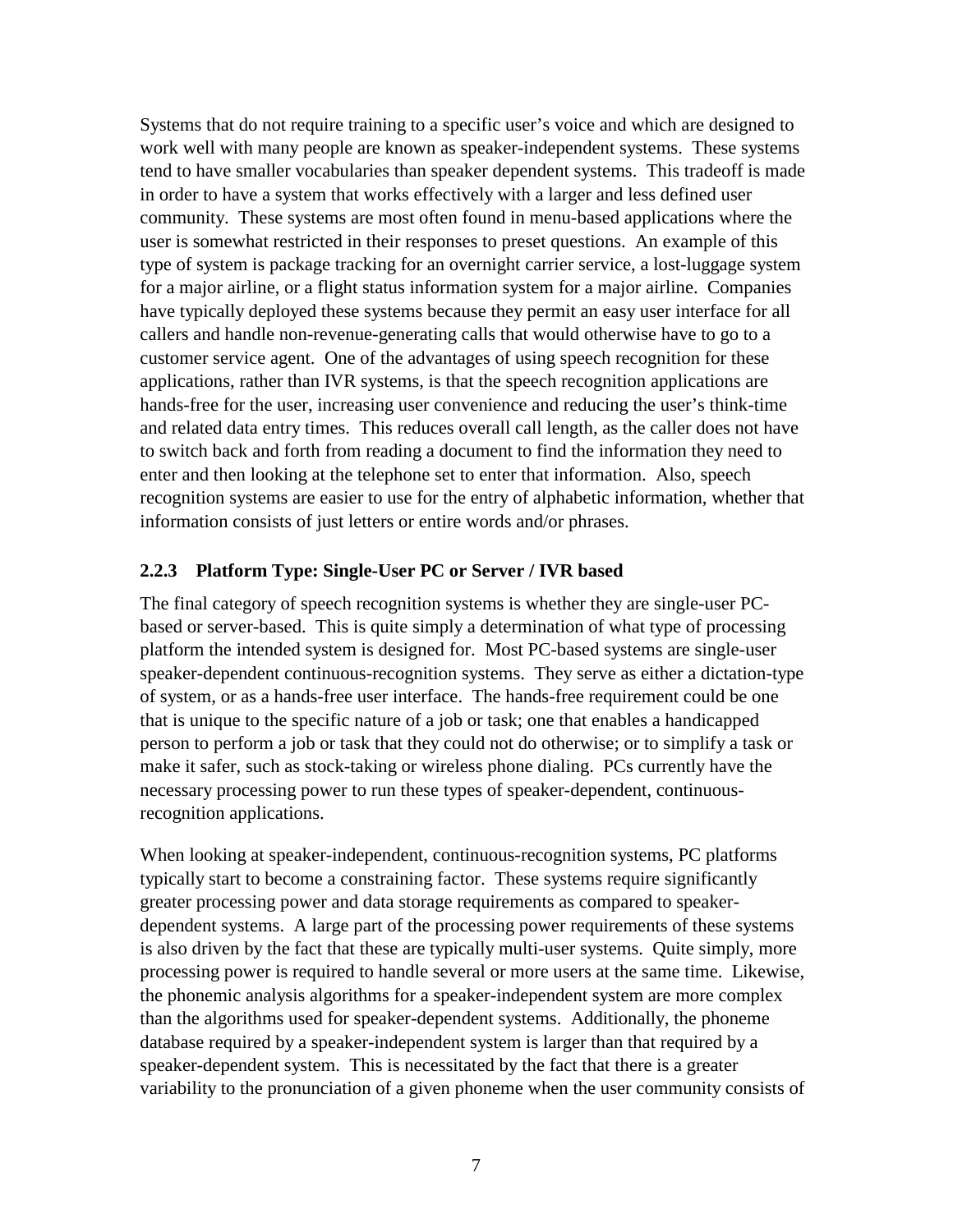<span id="page-13-0"></span>more than one person. This is because it is necessary to allow for speakers with differing dialects and accents. Also, because different speakers will phrase their responses in different ways, it is necessary to allow for the multiplicity of sentence structures the speakers may use. This is referred to as defining the grammar of the responses. Because of the complexity of possible multiple grammar responses, the application development effort for multi-user speaker-independent systems is much greater and takes significantly longer than setting up a single-user speaker-dependent system.

#### **2.2.4 Summary of Speech Recognition Types / Categories**

Table 1, Speech Recognition Categories, shows the three areas of differentiation of speech recognition systems, and the choices that are available within each area. Choosing a specific type of speech recognition system is simply a matter of choosing one characteristic from each of the three columns, such as discrete, speaker-independent, and server-based. The reverse is also true: each and every general-purpose speech recognition product available today is characterized by one of each of the three categories shown in Table 1, Speech Recognition Categories.

The caveat in the preceding sentence of "general-purpose speech recognition products available today" is stated because speech recognition is rapidly showing up in many already existing devices in both the home and office. Speech recognition is being built into these devices through the use of dedicated digital signal processing (DSP) and speech recognition computing chips as a high-end option. These special-purpose speech recognition systems run the gamut from voice- and speech-recognition teddy bears and other stuffed animals, to voice-activated dialing services for wireless telephones. The day is not far off when a person will be able to walk into their kitchen at home and say, "Oven, set bake temperature to 350 degrees and tell me when the pre-heating is done." And the oven will do just that, and then inform you that it has reached the requested temperature.

| <b>Table 1. Speech Recognition Categories</b> |  |  |  |  |
|-----------------------------------------------|--|--|--|--|
|-----------------------------------------------|--|--|--|--|

| Verbal<br><b>Interface</b> | <b>Speaker</b><br><b>Dependency</b> | <b>Platform</b><br><b>Type</b> |  |
|----------------------------|-------------------------------------|--------------------------------|--|
| <b>Discrete</b>            | <b>Speaker Dependent</b>            | <b>PC</b>                      |  |
| <b>Continuous</b>          | <b>Speaker Independent</b>          | <b>Server</b>                  |  |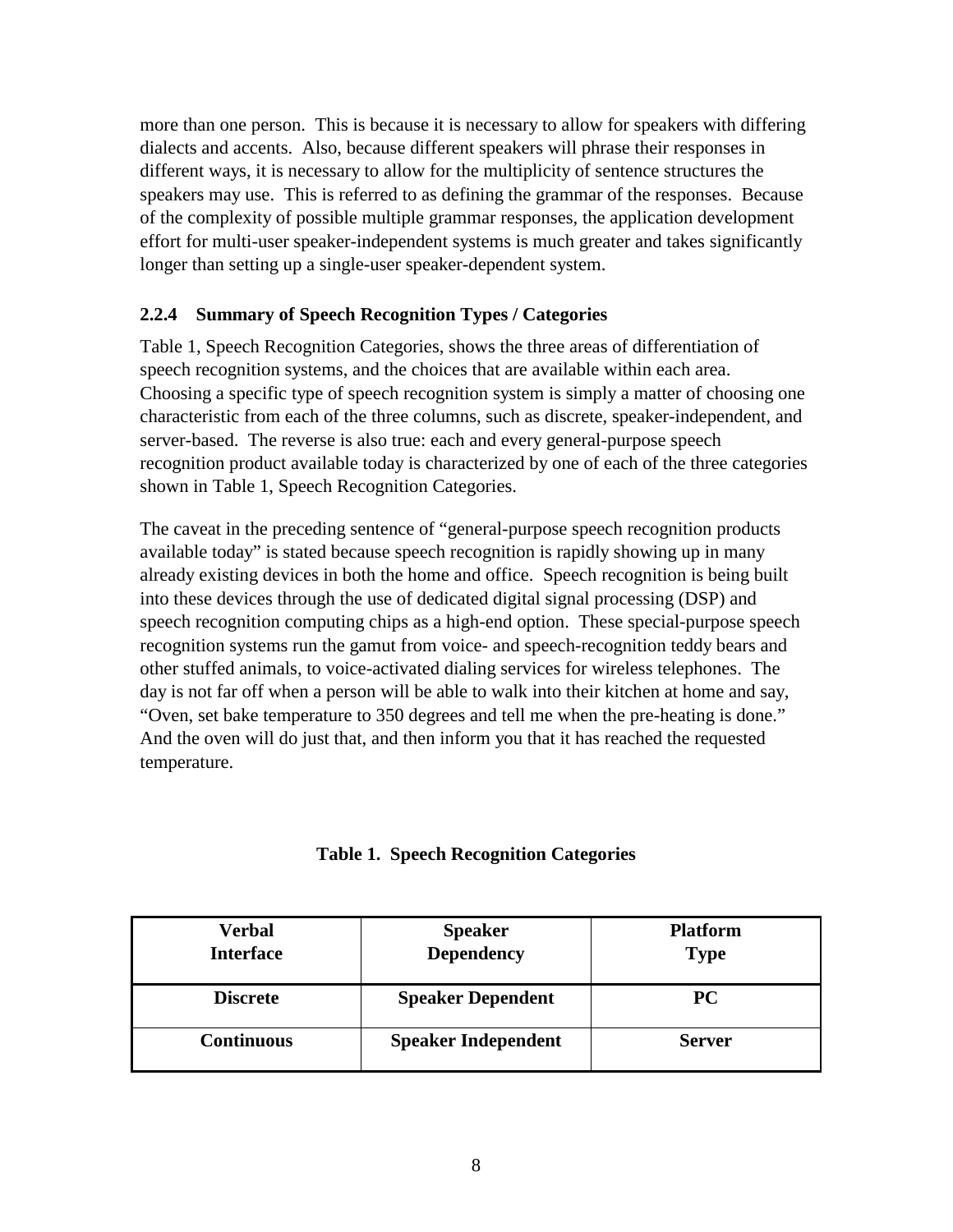#### <span id="page-14-0"></span>**3 STATE OF THE TECHNOLOGY**

#### **3.1 Historical development**

As recently as ten years ago speech and voice recognition were still laboratory capabilities that had not made it to the marketplace in a realistic way. Ten years prior to that it was a computer science dream and a science fiction staple. While we have arrived at the year 2001, the human-like computer HAL-9000 of the movie *2001: A Space Odysse*y, first released in 1968, is still not a reality. But many of the speech recognition capabilities and speaking abilities of HAL are here today.

A number of advances have caused speech recognition, in particular, to move from the silver screen of science fiction to the reality of today's desktops and computer services interfaces. Chief among these are the progress in computing power at ever-smaller physical sizes and ever lower price-performance points, and the progress in software algorithms for speech processing.

#### **3.1.1 Advances in algorithms and processing power**

*Webster's New Collegiate Dictionary*, 1977 Edition, defines an algorithm as "a step-bystep procedure for solving a problem or accomplishing some end." In the world of computer software, particularly the type of software that performs speech recognition, programs are the embodiment of the algorithms that define how to go about the recognition process. In the early days of speech algorithm development (the 1960s) computer power was far more limited than it is today. One of the major factors that had to be dealt with in developing speech recognition software was the need for real-time processing. Speech recognition is not something that can be done in a batch-processing mode. This meant that the algorithms and their related programs that could be executed were also limited. In addition, the processing power needed to run these programs was not widely available, therefore it took longer to actually get an opportunity to test the programs and get results back from the tests. When the necessary processing power was available, it was very expensive, limiting the amount of time researchers could afford to use in their investigations of speech recognition algorithms and processes. All of this determined the pace of development, which was at times excruciatingly slow. The correlation between the advances in processing power and the resultant developments in speech recognition are shown in the graphs in Figures 3 and 4.

Figure 3, Moore's Law Example, shows the growth in integrated circuit density and complexity as expressed by Moore's Law. Moore's Law was originally stated by Intel Corporation's Gordon Moore. It states that the density and complexity of integrated circuits can be expected to double approximately every two years. Moore's Law has held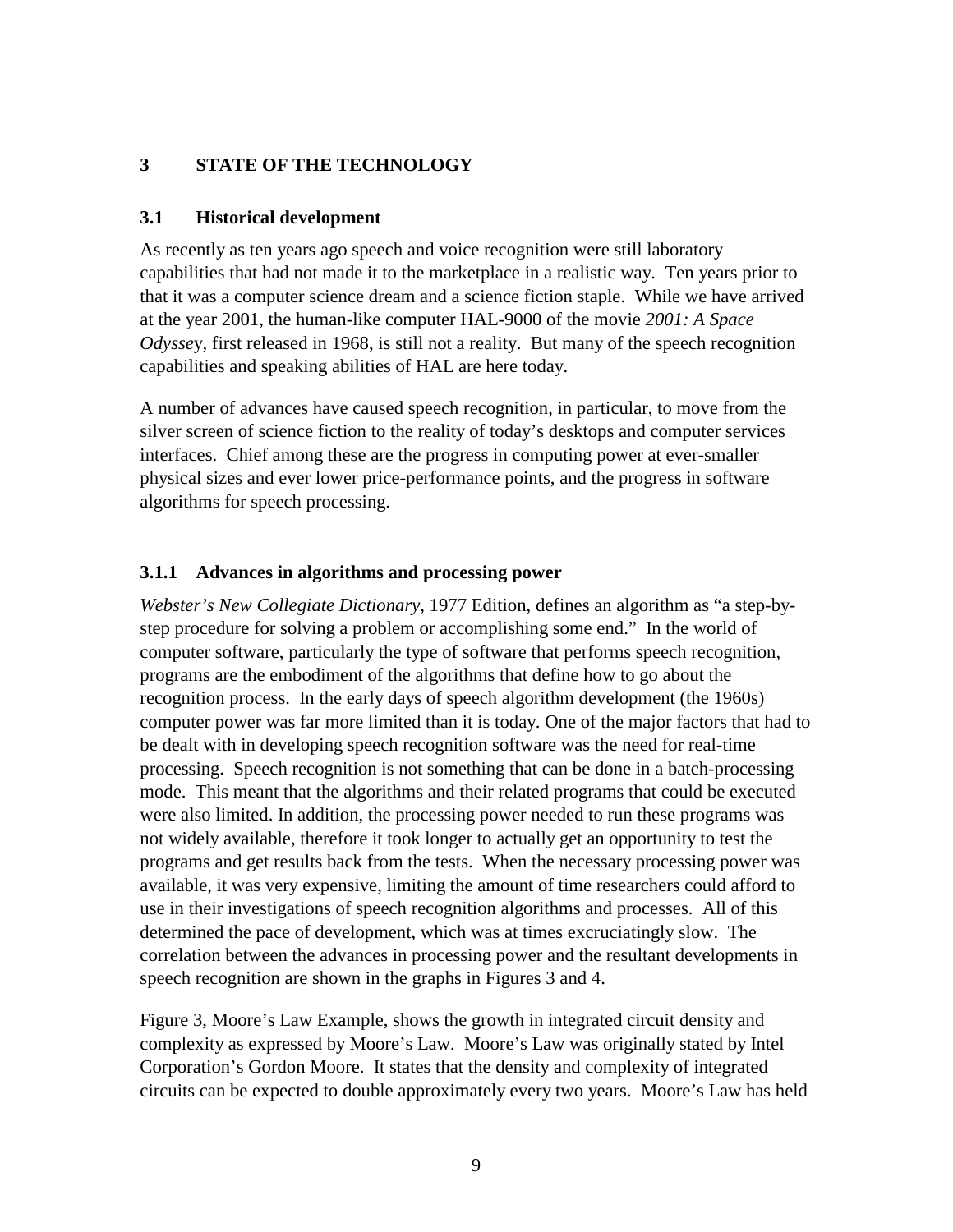<span id="page-15-0"></span>up over the last thirty years – chip transistor density has increased from 2,300 transistors on the original 4004-microprocessor chip in 1971 to over seven-and-a-half million transistors on the Pentium II microprocessor chip in 1993. (Moore's Law)



**Figure 3. Moore's Law Example** 

Figure 4, Speech Recognition Complexity, shows the growth capabilities and complexity of speech recognition systems from the beginnings of speech recognition research in 1958 to the deployment of OnStar's latest service, the Virtual Advisor, in the spring of 2001. (Virtual Advisor is an extension of the OnStar system that will use a speech recognition system in place of live agents to provide motorist assistance.) The vertical scale on this graph is based on the premise that each succeeding generation of speech recognition technology has approximately ten times the capability of the previous generation.

A comparison of these two graphs clearly shows the correlation between the growth of the capabilities of the microprocessor and the development of the capabilities of speech recognition systems.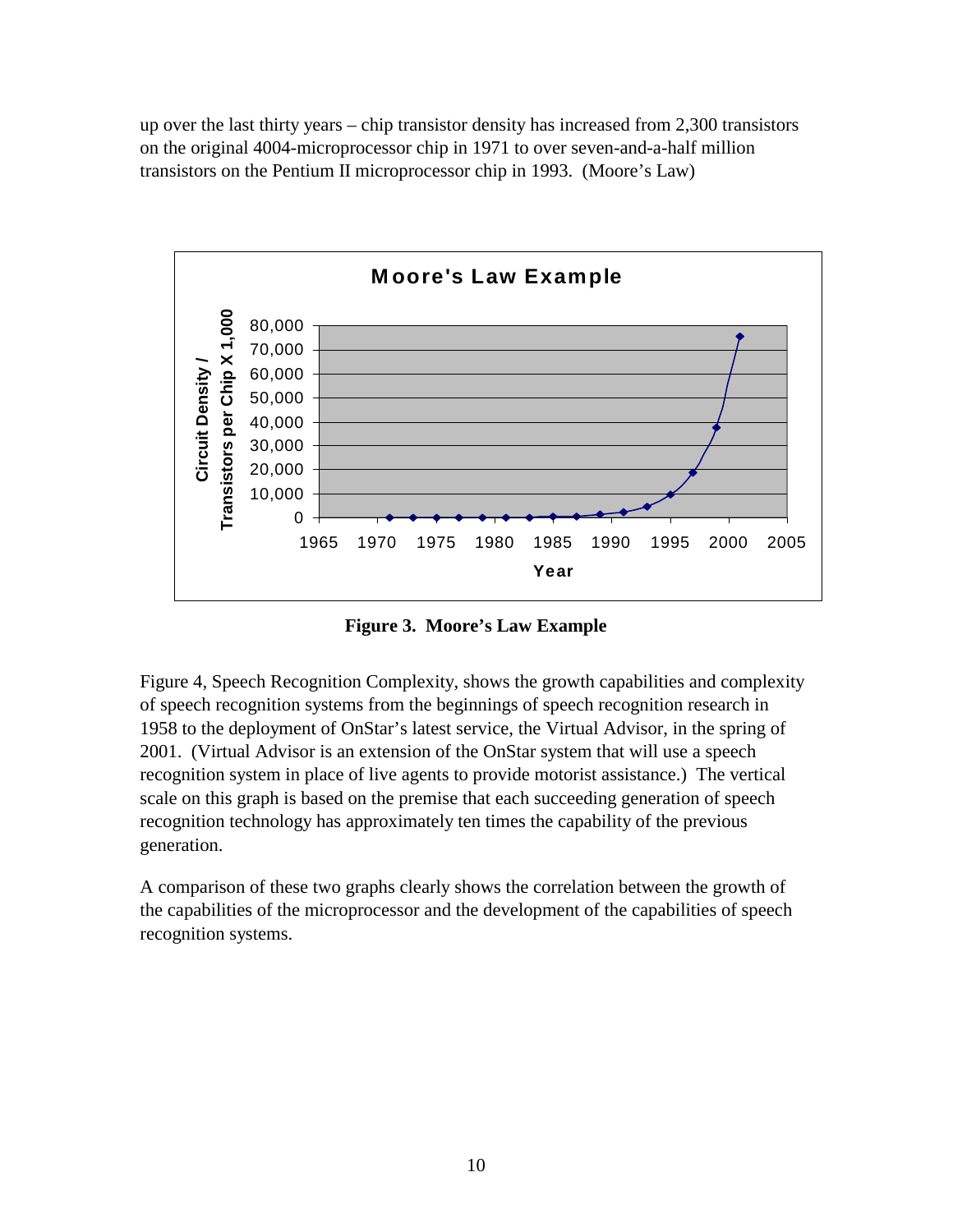<span id="page-16-0"></span>

**Figure 4. Speech Recognition Complexity** 

Figure 5, Speech Recognition Timeline, shows the timeline of the events used to generate the graph in Figure 4. This data is derived from a presentation made at the  $3<sup>rd</sup>$  Annual Telephony Voice User Interface Conference, February 6-9, 2001. (proceedings, p.147).



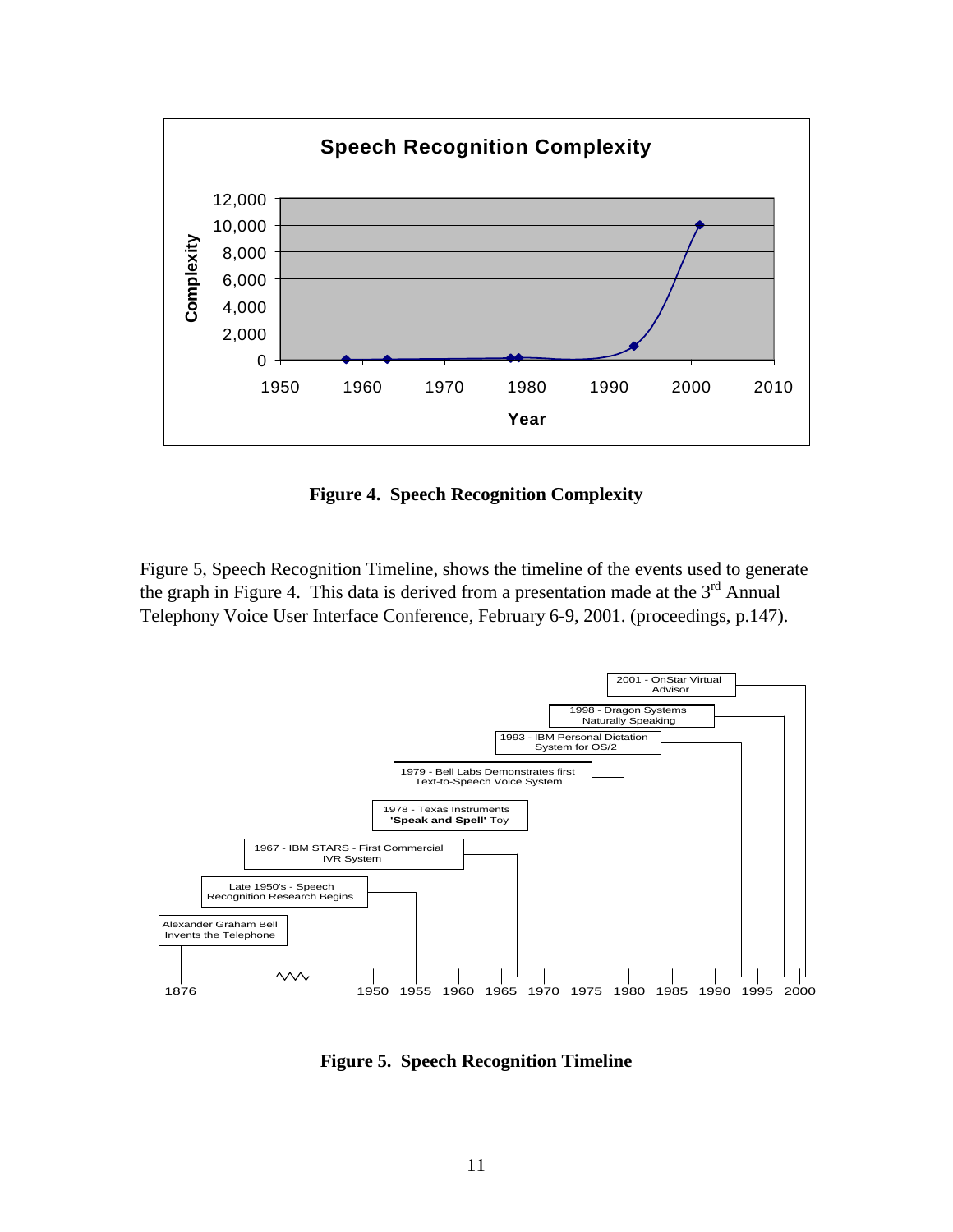<span id="page-17-0"></span>As processing power increased and became more generally available, the pace of development in speech recognition began to accelerate. With the development of the microprocessor, which enabled high-speed servers and PCs, development accelerated dramatically. The result of all of this is the large number of speech recognition products that are in the marketplace today. And, since processing power is still increasing at an ever-faster pace, the products that are available today are constantly being improved and released into the marketplace at a quick rate.

In addition to the rapid pace of development in speech recognition capabilities, the physical size and power requirements of the devices that are capable of speech recognition is constantly diminishing. The kitchen example used earlier of "Oven, set bake temperature to 350 degrees and tell me when the pre-heating is done" is very close to becoming a reality. The limitation is no longer based on what the technology can achieve, but on what the marketplace is willing to accept and the price it is willing to pay for it.

#### **3.2 Today's Technology**

#### **3.2.1 Convergence of algorithms and processing power**

The advances in algorithms and increases in available processing power at ever declining price-performance levels have combined to create today's technological environment where speech recognition, in its various forms, can be made available to the commercial marketplace on a realistic level. These Commercial Off The Shelf (COTS) packages and systems come in two basic forms: (1) PC based / Continuous / Speaker-Dependant software packages; and (2) Server based / Discrete & Continuous / Speaker-Independent systems, some of which include proprietary or specifically tuned, bundled server and software packages. At the low end of the price-performance scale are the single-user speaker-dependent PC-based systems that typically cost in the range from \$100 to \$500 dollars per seat. Server-based multi-user speaker-independent systems can easily cost upward of several hundred thousand dollars just for the platform and software, with application development often costing the same amount again. But their payoffs are much greater, as will be discussed later in this paper, and quite often have a return on investment of six to nine months, or even less.

PC-based speaker-dependent continuous-speech recognition systems cost considerably less than speaker-independent systems. It should be noted that the limitations in their capabilities are not with respect to their recognition abilities with their single user, but rather their design limitation of being a single-user or speaker-dependent system. Installation of these systems is very straight forward, as it is with just about any PC package. Once the system has been installed on a PC, the user is walked through a series of setup steps to adjust the microphone and speakers/headset, and to learn a starter set of words, or beginning vocabulary. This is done by having the user read a preset group of text. The system uses this to match the vocalization of the speaker against the known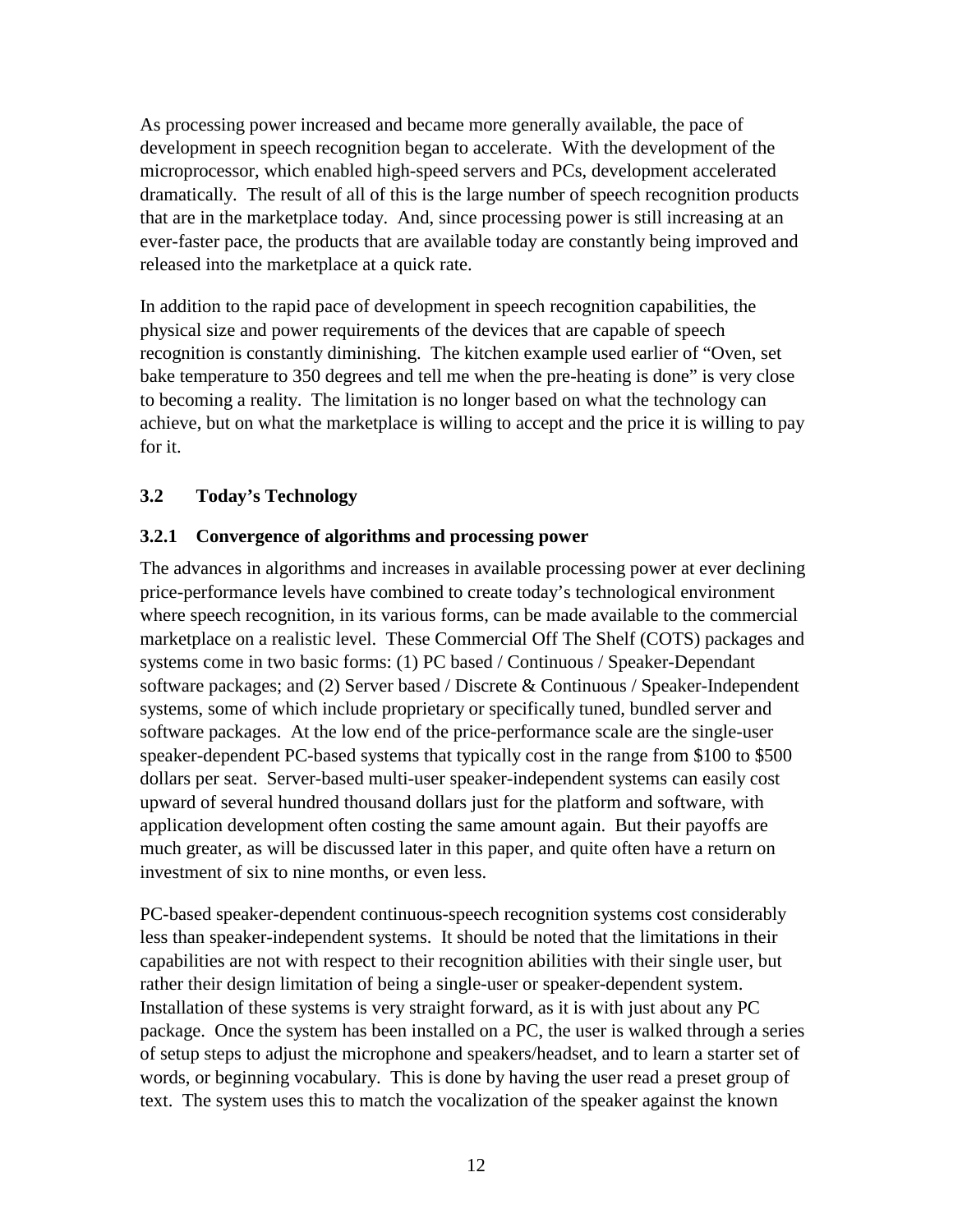words of the text. From that point on, the system learns the speaker's vocabulary and vocalizations by having its misinterpretations corrected by the user. Within a short period of time, from days to a few weeks, the system will be operating with an accuracy of 95 percent or better, and recognition accuracies of 99 percent are commonly reported. The more the speech recognition system is used, the more accurate it becomes.

Most versions allow for verbal command recognition and facilitated correction of recognition errors. Using such capabilities, typical users can develop skills to be able to enter from 40 – 70 words per minute into their PC applications, as verified in tests described by Ziff-Davis at www.ZDNET.com.

Server-based speaker-independent continuous-speech recognition systems currently are the high-end systems of speech recognition. As such, their installation and customization are far more complex than the single-user PC-based systems. Whereas a single-user PCbased system can be installed in a matter of minutes and be usable within a few hours of installation, speaker-independent (multi-user) server-based systems can take months of customization and application development work before an application is ready for deployment. The main reasons for their being server-based is the processing power needed to run the applications for many concurrent users, data storage for the much larger databases required, and the processing power to run the more complex matching algorithms against the databases. Along with this comes a much higher initial price tag for the systems themselves. The advantage they bring with them, however, is the power of the applications that they make possible.

Speaker-independent continuous-speech-recognition systems enable an entirely new set of applications to be fielded, as well as improving the efficiency of many currently operating public-use systems. One example of an application that it was not previously feasible to fully automate, and which is applicable to a SESA, is a change of address system. Currently, such systems are implemented using IVR capabilities to collect user information such as an account number and PIN, and determining the action a user wants to take, such as changing their address of record. Once the user has selected "change of address," the application either routes the call to a CSR or simply records the user's old and new addresses in a voice mailbox and associates that voice mailbox with the user's account information as collected via TouchTone® input. In the latter case, an individual in an administrative or account management area of the company then calls up this information on a terminal. That individual then verifies the old address information, and keys in the new address information to updates the record(s) on file.

Using speech recognition eliminates the manual process of reviewing and entering the changed information. Once the IVR system has determined that the caller wants to do an address change, it prompts the user for their current address. This is processed by the speech recognition system and verified against the account record. If the data has been verified as correct, the user is prompted to speak in their new address information. This data is then converted into text by the speech recognition system and stored in the user's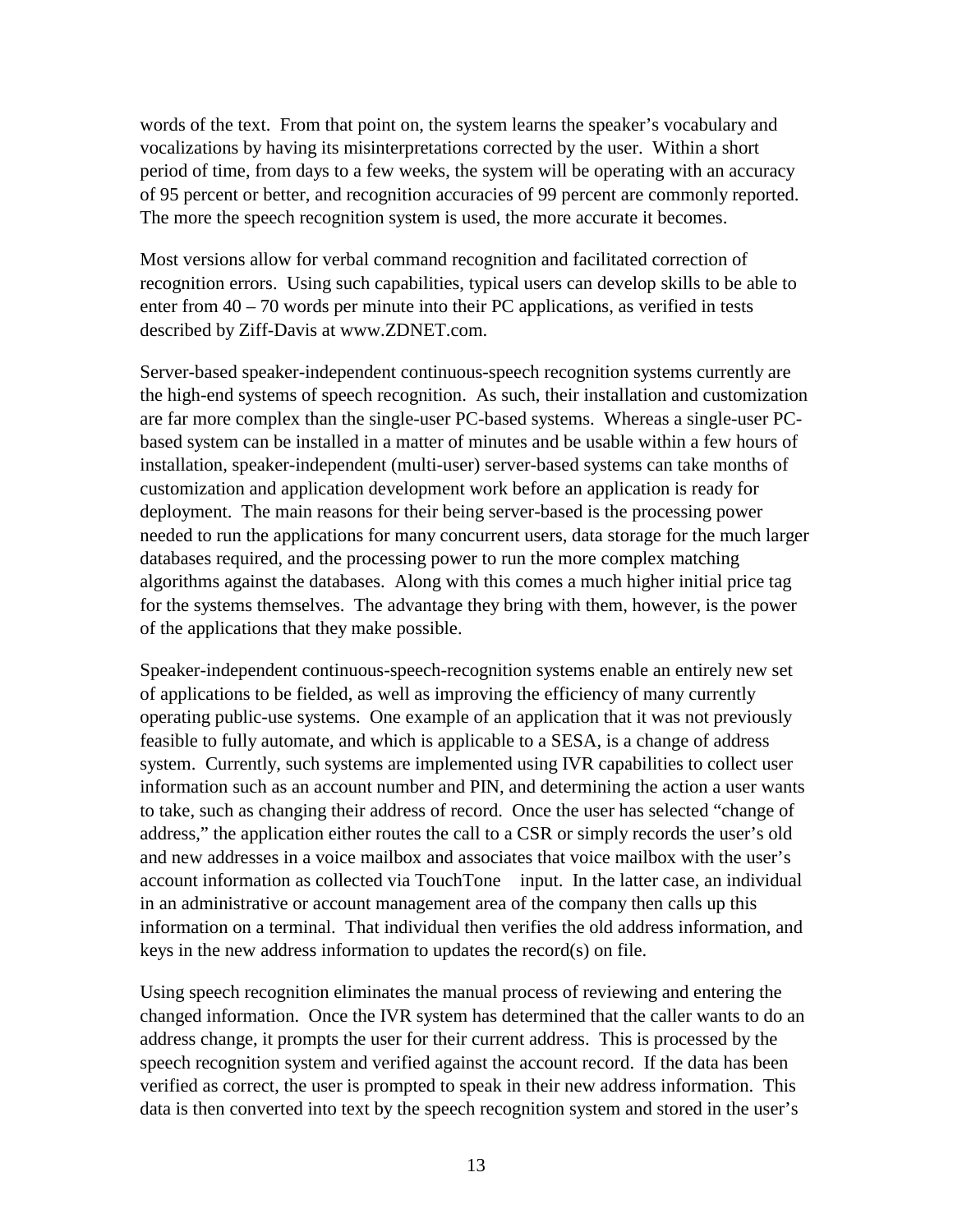record in the database. The process is now completed at the time of the user's call and requires no manual processing.

Another example, this time of an application that is completely new and enabled by speech recognition technology, is a traffic report, locator, and driving directions service for cellular and PCS telephone users. Airbiquity Corporation and Televigation Corporation have jointly announced:

*"The first Global Positioning System (GPS)-enabled, voice-activated, location-driven application in a complete, end-to-end solution. . . . This application enables location services, such as traffic reports, turn-by-turn driving directions and nearby business searches, based on the actual position of the user. The GPS-based application resolves the most common issue for wireless callers with location-sensitive services: knowing their exact position, which is not obvious when driving on a highway or in an unknown city. Location capability is provided by Airbiquity's GPS Accessory, a retrofittable device consisting of GPS technology embedded in the battery of Nokia wireless phones, the most widely used mobile phones on the market today. Voice activated navigation services are provided by Televigation. Users can find the nearest ATM, restaurant, or gas station, get driving directions to an address, or receive personalized traffic reports, based on his/her current position, without the need to input an address, zip code, caller ID, or other inconvenient or less accurate means of determining the origin. . . . The wireless user [interacts] with Televigation's server via voice to access information such as driving directions, yellow page search and traffic reports. Connecting Airbiquity's GPS Accessory to Televigation's voice- activated navigation server gives wireless phone users the ability to receive spoken location information with the push of a button."* 

> *(e-Blast, Speech Technology Magazine's e-mail newsletter, January 24 2001 – Vol. 1, Issue 4)*

In addition to change-of-address type of applications that were not previously feasible to fully automate, and integrated wireless telephony applications such as the Airbiquity/Televigation example above, a third category of speech recognition capability is just beginning to emerge in the marketplace. This is the dedicated special-purpose speech recognition capability. We already have speech recognition teddy bears and the like, as mentioned earlier. The wireless dial-by-name speech recognition capability, currently implemented as a hosted service by the wireless provider, will soon be implemented within the wireless handset itself. This capability will be found in cellular, PCS, and home cordless telephones. It is already present in some of the soft-phones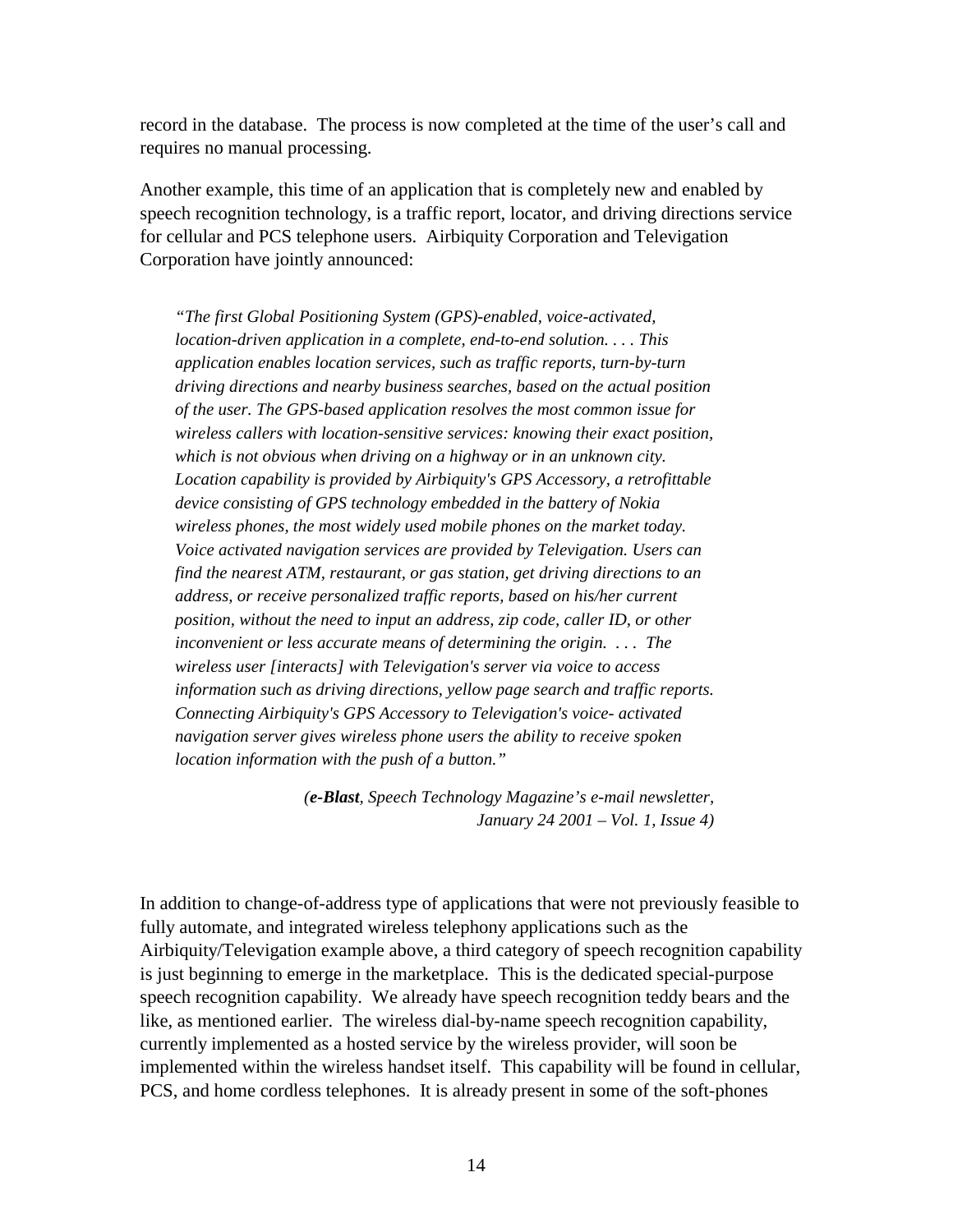<span id="page-20-0"></span>found on PCs. As processing power becomes even smaller and more powerful, and as speech recognition algorithms are refined and also become more powerful, speech recognition will spread to even more uses.

All of these advancements in speech and voice recognition are being driven by three interrelated factors. The first of these is advances in processing power, both in generalpurpose computing platforms (PCs and Servers) as well as dedicated built-in processors from teddy bears to appliances. The second factor is advances in algortihms, making the processing of voice and speech faster and more accurate. And the third factor is the marketplace, which ultimately determines which products will make it into users' hands, and whether or not they survive in the long-term.

#### **3.2.2 Many vendors in the marketplace**

Because of the progress that has been made in the past few years with speech recognition, the following two tables of vendors and their products are restricted to continuous speech recognition products. While the information in these tables was current at the time of this paper's publication, the market is very dynamic and products, pricing, and even the vendors themselves, are constantly changing. For these reasons readers are advised to perform their own market surveys of available products.

Table 2, Speaker-Dependent Speech Recognition Vendors and Products, presents the vendors of PC-based speaker-dependent systems. Table 3, Speaker-Independent Speech Recognition Vendors and Products, presents the vendors of speaker-independent, multiuser, server-based speech recognition systems. Since these types of systems vary broadly in their complexity and ease of application development, a thorough investigation of vendor offerings must be made before selecting any one for a given suite of applications.

When looking at speaker-independent multi-user systems one must consider a number of factors in addition to price-point. Not the least of these factors is the number of ports the base package supports, the maximum number of ports that can be handled on a single server, and the number of ports per incremental upgrade and the cost of each incrementalport upgrade. Likewise, a careful consideration needs to be given to the application development environment: how easy is it to work in; how readily available are developer resources within the organization, from the vendor, and in the general marketplace; and are any standards, either industry or de facto, being adhered to.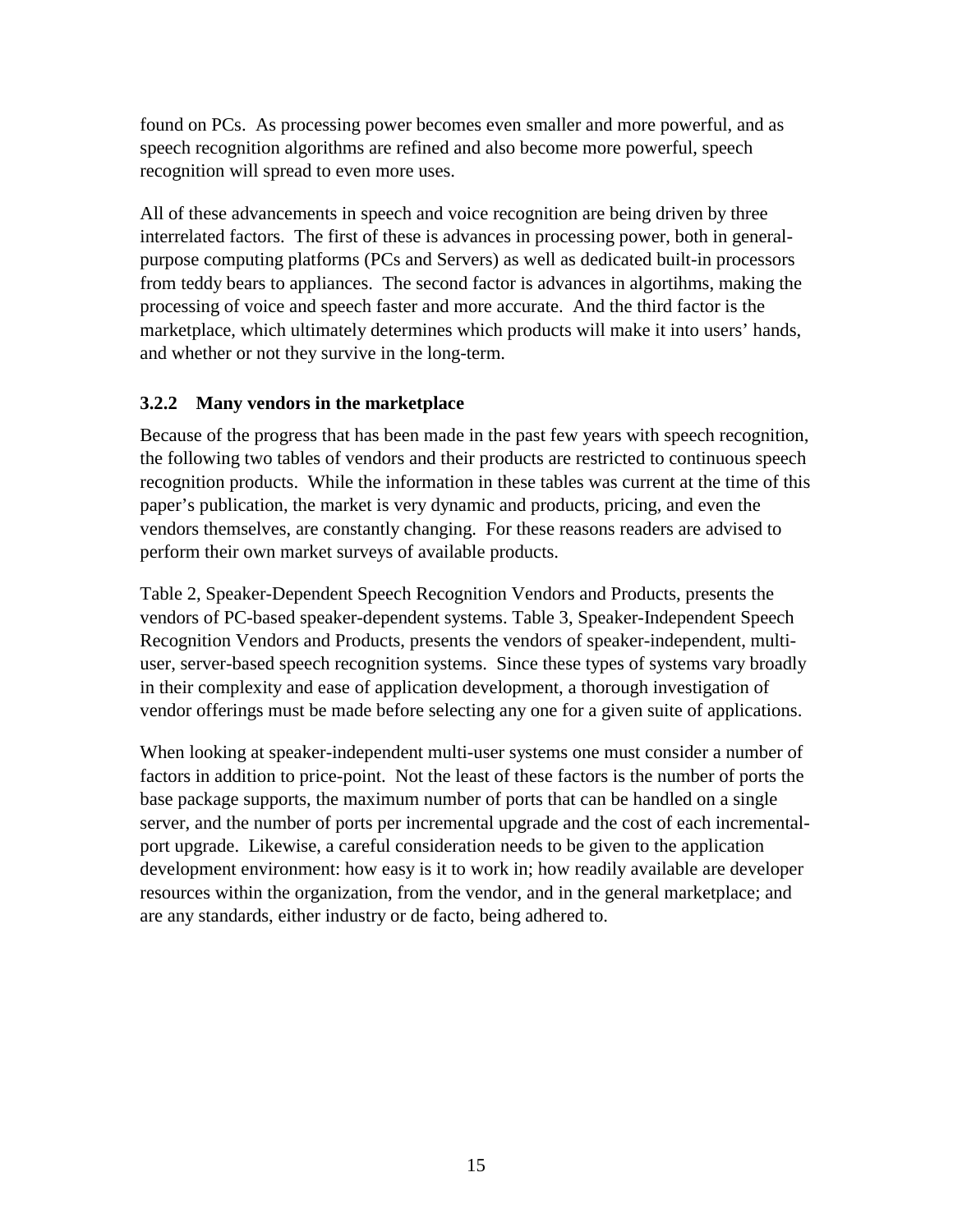<span id="page-21-0"></span>

|  |  |  |  |  | Table 2. Speaker-Dependent Speech Recognition Vendors and Products |  |
|--|--|--|--|--|--------------------------------------------------------------------|--|
|--|--|--|--|--|--------------------------------------------------------------------|--|

| Vendor              | <b>Product</b>            |
|---------------------|---------------------------|
| Dragon Systems*     | <b>Naturally Speaking</b> |
| Lernout and Hauspie | Voice Xpress              |
| <b>IBM</b>          | Via Voice                 |

\*Recently purchased by Lernout and Hauspie

|  | Table 3. Speaker-Independent Speech Recognition Vendors and Products |  |  |
|--|----------------------------------------------------------------------|--|--|
|  |                                                                      |  |  |

| <b>Vendor</b>           | <b>Product</b>                          |
|-------------------------|-----------------------------------------|
| Conversay               | CASSI                                   |
| ΙBΜ                     | Embedded ViaVoice,                      |
|                         | WebSphere Voice Server                  |
| Lucent                  | <b>Lucent Speech Server</b>             |
| Natural MicroSystems    | HearSay                                 |
| Nuance                  | Voyager, V-Builder, & others            |
| Philips                 | SpeechWave, SpeechPearl,<br>SpeechMania |
| <b>Phonetic Systems</b> | Voice Search Engine (VSE)               |
| Sound Advantage         | <b>SANDi</b>                            |
| SpeechWorks             | SMARTRecognizer                         |
| viaFone                 | OneBridge                               |
| VocalPoint              | VoiceBrowser                            |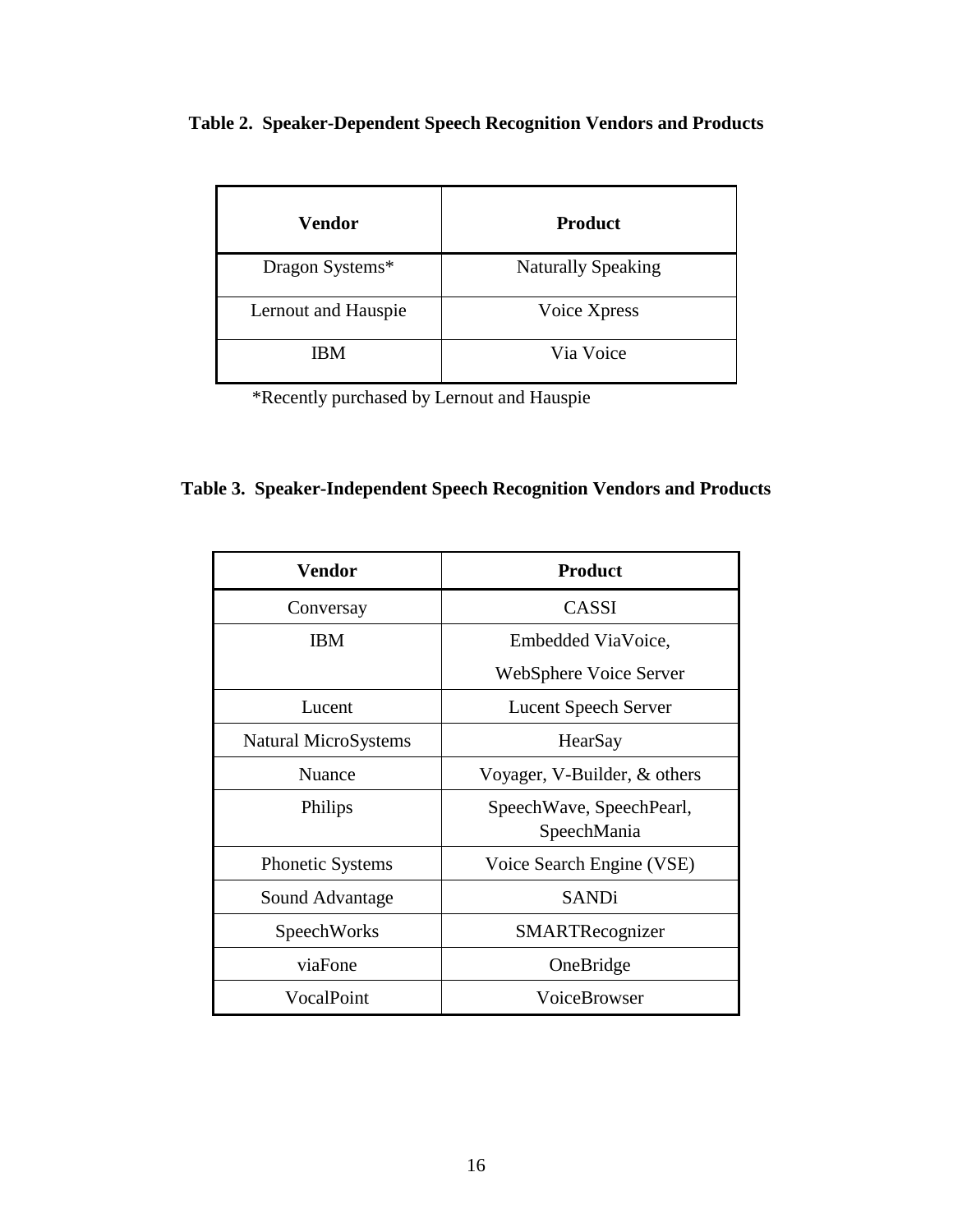#### <span id="page-22-0"></span>**4 APPLICABILITY TO CALL CENTERS**

#### **4.1 Call Centers in General**

Speech and voice recognition are useful tools in call centers in a number of ways. Not all of these tools and uses are exclusive to the call center environment and could be applied to other locations within a SESA. They also make use of both single-user speakerdependant PC-based systems as well as multi-user speaker-independent server-based systems.

One of the more generic uses of single-user speech recognition is as an aid to Customer Service Representatives (CSRs) and others to reduce or eliminate repetitive stress injuries that result from keyboard and mouse use, particularly carpal tunnel syndrome. By replacing an individual's keyboarding of information with a speech recognition interface, repetitive stress injury complaints decrease significantly. This has proven to be the case in a number of large call centers, one in particular being that of the L. L. Bean Company.

A second single-user application is to enable job positions to be filled by physically handicapped individuals. Both L. L. Bean and the State of Michigan UI Appeals division have used speech recognition applications to enable paraplegic individuals to work at jobs they would otherwise not be able to do. This has been accomplished by replacing the keyboarding of information with speech recognition applications.

The other major area of speech and voice recognition use in call center environments is through the use of multi-user speaker-independent server-based systems. These systems are often used in conjunction with existing or new IVR applications. In either case, they serve to extend the capabilities of the IVR applications. As described previously, speech recognition can automate a manual CSR task such as address changes. It also allows a user to use a previously established password or pass-phrase in place of entering a PIN via the TouchTone<sup>®</sup> keys on the telephone. This password/pass-phrase application makes use of both speech and voice recognition. The password or phrase is used via speech recognition, and the caller's vocal characteristics are matched against a reference database for voice verification. This process can even be hidden from the user by simply having their pass-phrase be their name. When the system answers their call it simply asks them to identify themself by speaking their name. This process also eliminates the problem of users forgetting or losing their PINs. After all, it is very rare for a person to forget their own name. If the system has difficulty verifying their identity, a keypadentered PIN can always be used as a backup, with a CSR being the final fallback support. It should be noted that using a PIN as a backup to voice verification decreases the overall security of the system, since a stolen PIN can simply be used to bypass the voice verification process. The overall security aspects of the system will determine if a PIN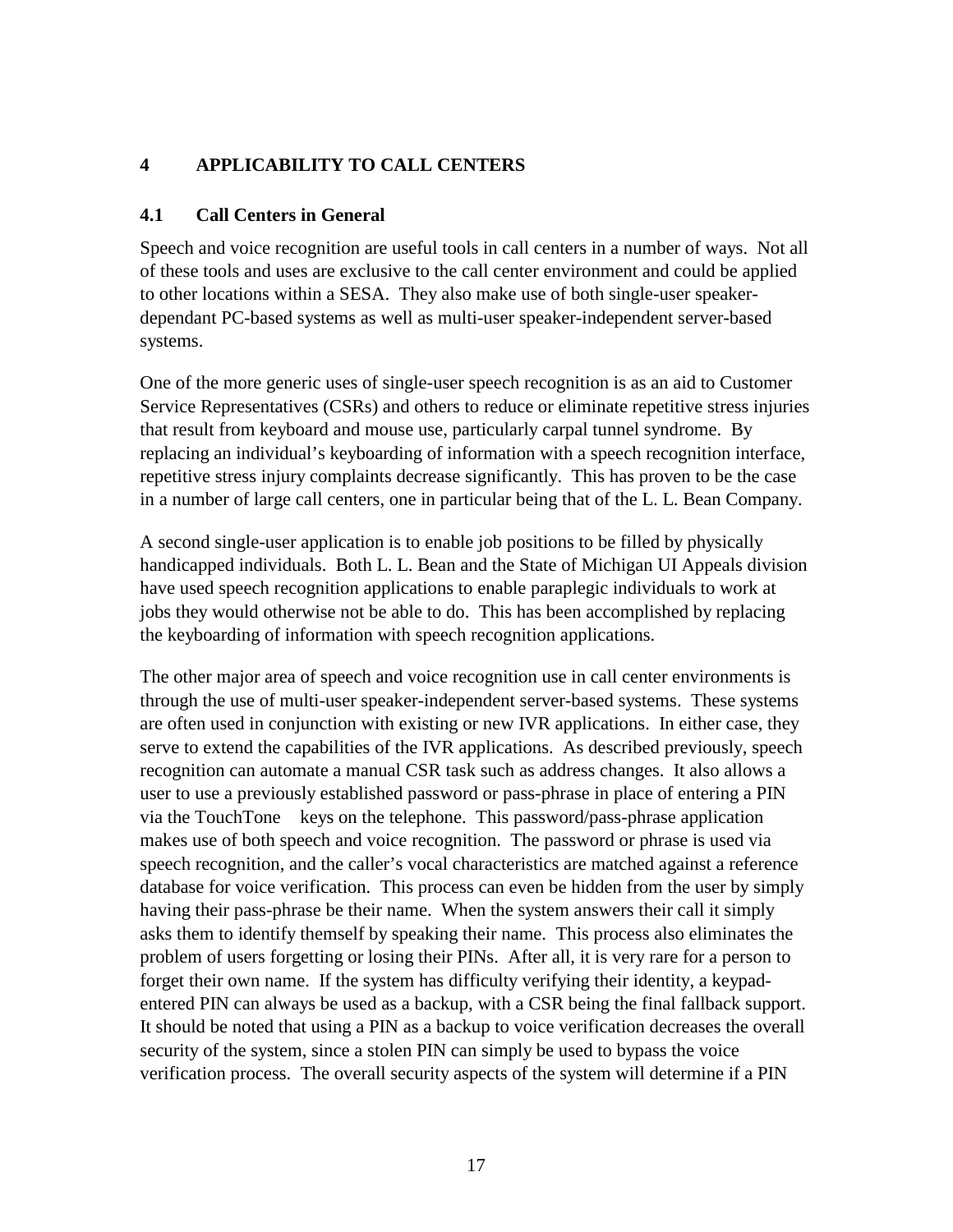<span id="page-23-0"></span>backup is an acceptable means of gaining access to the system or any particular application.

As with change of address information, multi-user speaker-independent server-based speech recognition allows a many applications to be developed and implemented that heretofore required a CSR. While most useful for simple multiple-choice selections, similar to an IVR menuing system, it also enables the entry of free-form text by the caller in a very simple, straightforward, and natural way. Whether this information is used to directly update a system's databases, or if it is first reviewed by support staff prior to being released for system updating, is a matter of management choice. Certainly, during the early phases of a new application's introduction it might be both cautious and helpful to review any updates before they are made.

#### **4.2 Cost Savings of Speech Recognition**

While the single-user PC-based implementations described above do not have a direct major impact on revenue and cost factors, they certainly do contribute to an organization's performance and productivity. And they come at a very low investment cost to the organization as well. The multi-user server-based applications do play directly to the organization's cost of delivery of services, however. And while they do have a significant investment cost, from initial acquisition to customization and implementation, they also have very significant returns on that investment. In general, companies using speech recognition in call center environments are seeing significant cost savings as compared to CSR-handled calls. Typical costs for CSR-handled calls are in the \$1.00- \$1.50 per call minute range. Typical costs for speech recognition handled calls are in the 10¢-30¢ per call minute range. [Proceedings of the Third Annual Telephone Voice User Interface Conference Feb. 7-9, 2000, Tarzana, CA]

These costs are achieved by diverting a high percentage of calls from CSRs to a speech recognition-enhanced IVR system that can obtain the caller's information or answer their questions without a staff person involved. The cost of the call consists of the telephone charges plus the amortized and allocated cost of the speech recognition with IVR system on a per minute basis<sup>1</sup>. The fundamental question for SESAs is the percent of calls that can be diverted to the system.

Figure 6, CSR vs. Speech Recognition Call Cost Per Minute, clearly shows the differences in per minute call costs between CSR handled calls and Speech Recognition handled calls of a like type. Using the most conservative approach and taking the lowest CSR-handled and highest speech recognition handled call costs, which is a 70 percent reduction in per call minute costs. Using the most aggressive comparison, this gives a 93

 $1$  <http://www.nuance.com>The Business Case for Speech Recognition, Nuance Communications, Inc. Menlo Park, CA 94025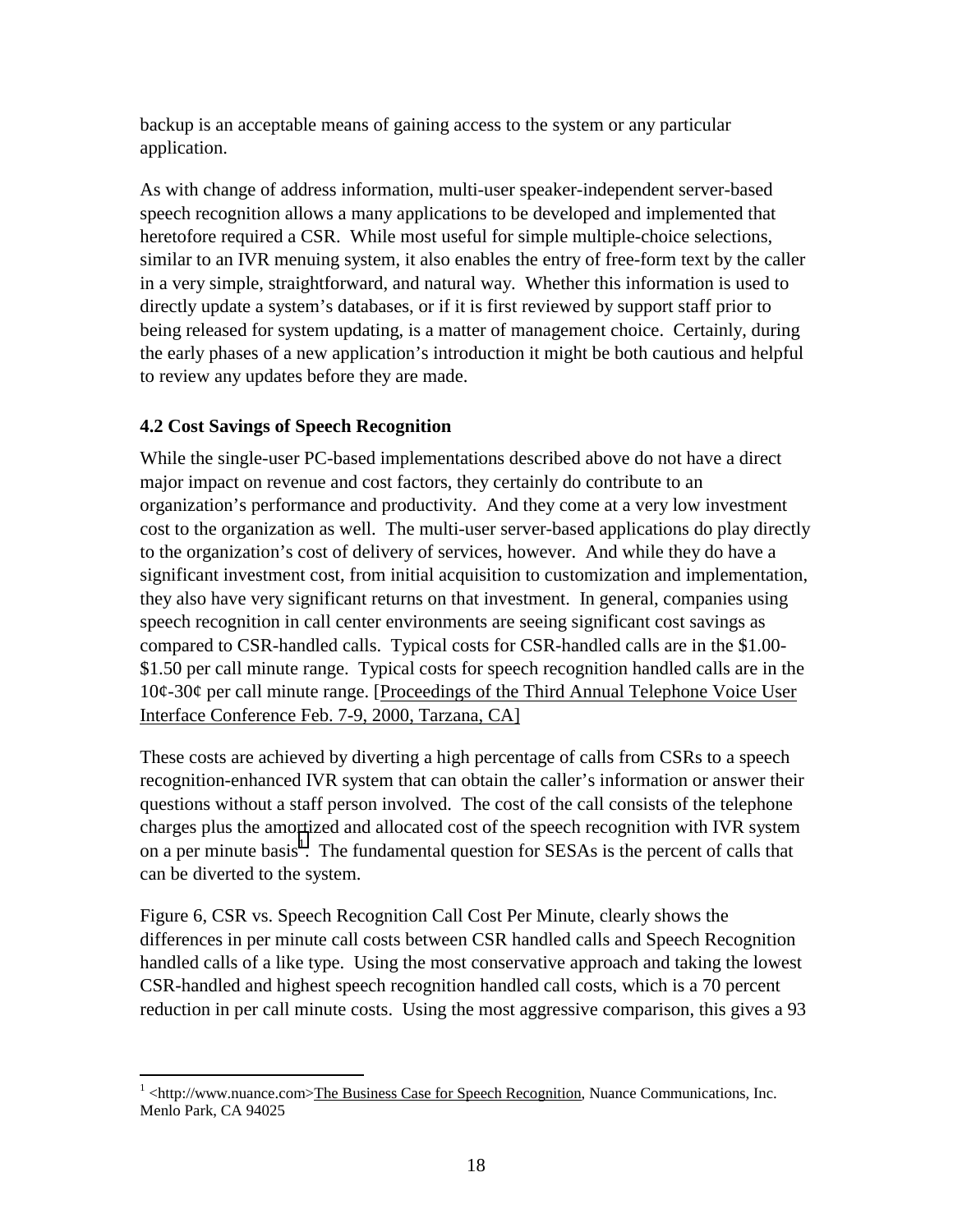<span id="page-24-0"></span>percent reduction in per minute cost of a call. With cost savings like these, it is clear to see why speech recognition is being adopted for call center use as rapidly as it is.

And not all of the benefits resulting from implementing speech recognition in the call center environment are of a direct financial nature. Customer surveys done of the users of speech recognition applications have shown that the users are very satisfied with using the systems, and even prefer using the speech recognition systems to using an IVR system or speaking to a CSR.



**Figure 6. CSR vs. Speech Recognition Call Cost Per Minute** 

#### **4.3 SESA Specific Factors**

Within the SESA environment speech recognition can be utilized to perform the same functions as described above. Single-user speaker-dependent PC-based applications can be implemented to mitigate or eliminate repetitive stress injuries and to enable handicapped persons to fill positions that they would otherwise not be able to. In addition, it can streamline other positions, such as adjudications and appeals, where text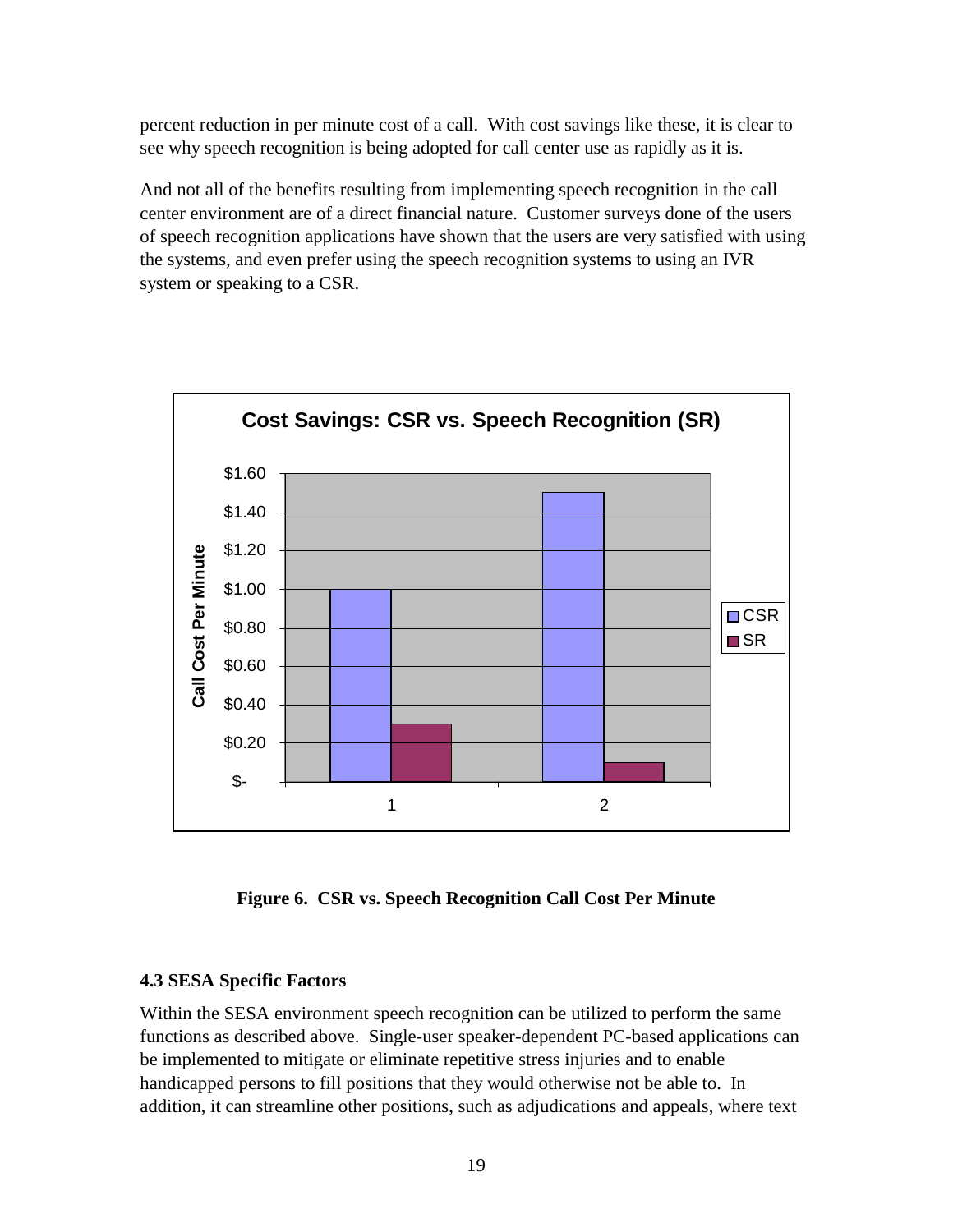is normally entered by keyboard or tape transcription for later keying by administrative staff.

With respect to multi-user speaker-independent server-based systems, SESAs can take advantage of speech recognition in numerous ways. The most obvious use is to enhance IVR applications, coupled with the use of speaker verification in place of the use of PIN numbers. With speech recognition it is possible for claimants to completely file an initial claim without ever having the need to speak with a CSR. In addition, by using speech recognition for automated initial claims filing, the claimant can establish their passphrase while doing their initial filing and then use that as their claimant verification for later use. Speech recognition can also be coupled with Text-To-Speech (TTS) capability for claim status information and continuing claims data entry. Likewise, applications can be set up to handle the filing of additional and re-open claims using speech recognition, taking that burden away from the CSRs.

Server-based speech recognition can also be used as a replacement for IVR applications that provide the public with general claims filing information. Rather than keying the information in on a TouchTone $\circledR$  telephone keypad, the caller can simply speak the required information into the phone. This process is actually faster than using the phone's keypad, thus shortening call durations. This results in reduced port requirements as well as lower 800-number costs.

Overall savings from use of server-based speech recognition systems for UI call center operations will depend upon the number of CSR-supported minutes of caller time that can be diverted t the speech-enabled IVR. A white paper from Nuance<sup>2</sup> shows a 3.6month pay back for installing and operating a standard size speech recognition system when applied to a 100 CSR call center. The percent of call minutes that are assumed to be saved is 80 percent. Typical results for SESAs may be subsequently lower, perhaps at 50 percent Even at a reasonable 50 percent their analysis would show a six month system payback for a CSR SESA call center.

Just as speech recognition can be used to improve existing automated applications and add new ones for the claimant population, it can also be used for employer applications that have previously been done either manually or via IVR. The most obvious of these are employee wage reporting and separation reporting.

The use of speech recognition applications can benefit SESAs in a number of ways. First and foremost they can reduce the need for call center agents by automating routine tasks that they handle today. This will enrich the CSR's jobs by removing the routine tasks and leaving them the more challenging calls to handle. Another strong positive to using speech recognition is that it is far easier and less costly to add telephone lines and ports to

<sup>&</sup>lt;sup>2</sup> <http://www.nuance.com>The Business Case for Speech Recognition, Nuance Communications, Inc. Menlo Park, CA 94025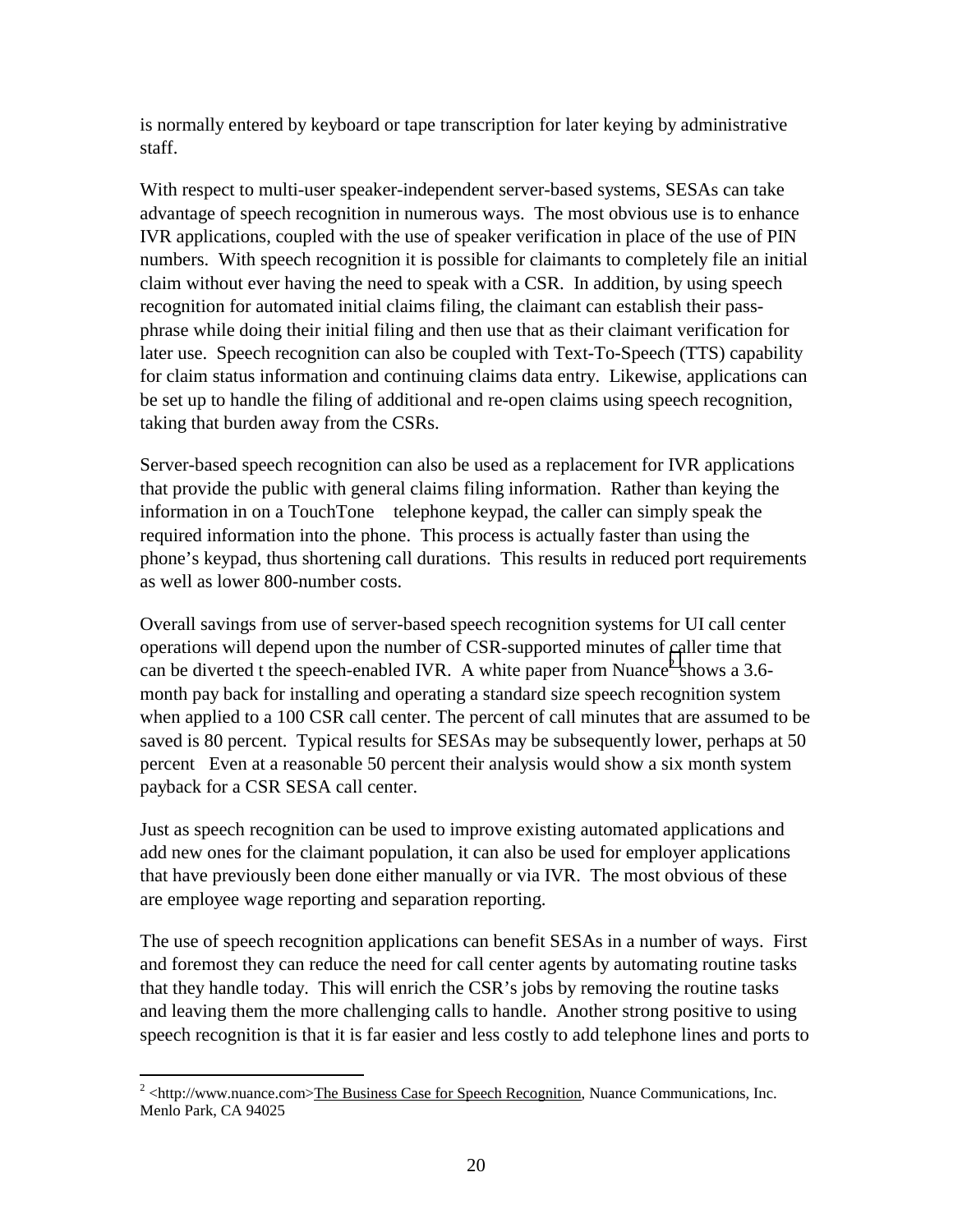a speech recognition system to handle sudden surges in caller demand, rather than trying to find, hire, and train qualified CSRs. Likewise, when demand falls off, call center management is not faced with the problem of having excess staff on board.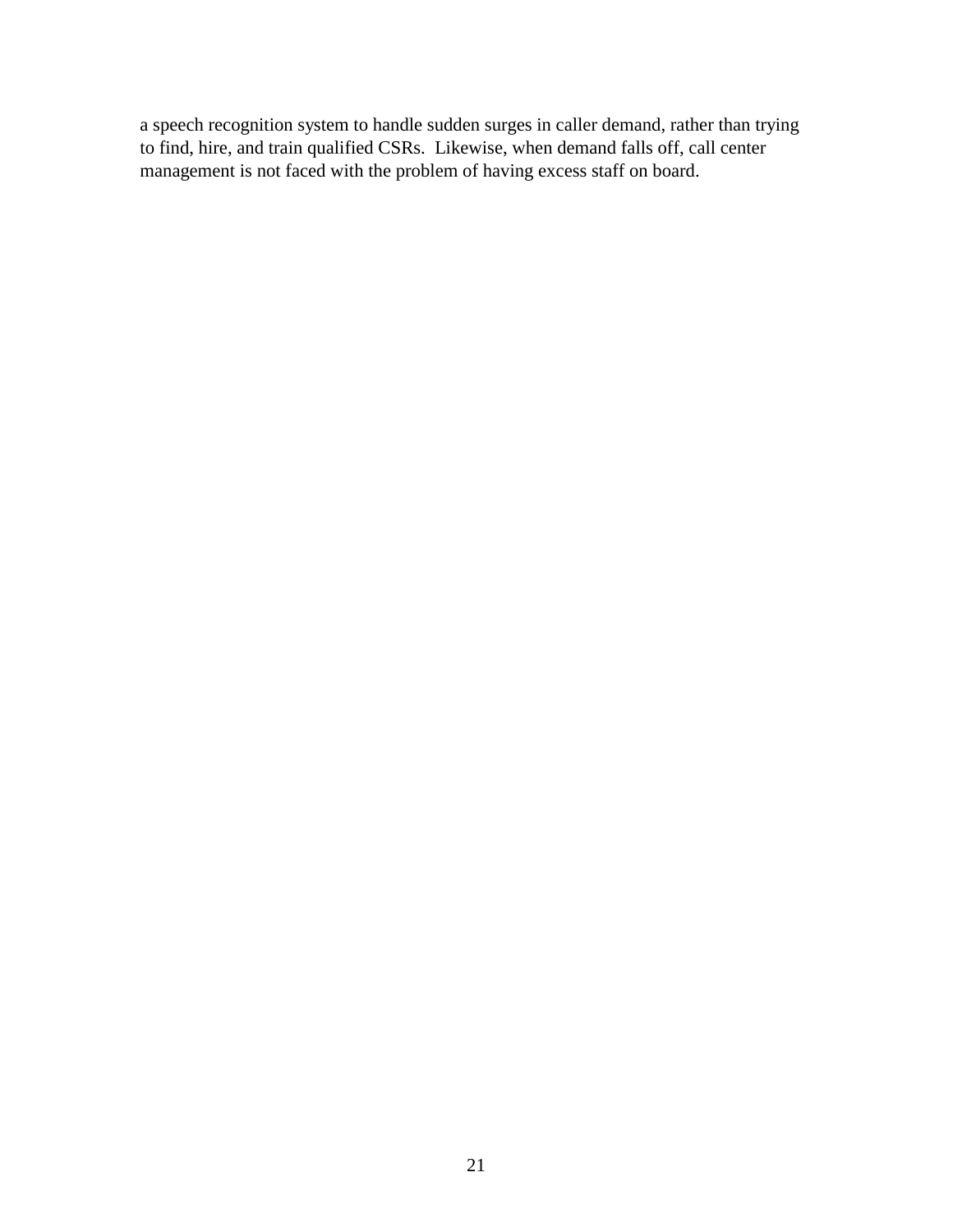#### <span id="page-27-0"></span>**5 CONCLUSION AND SUMMARY**

Speech recognition has developed very rapidly over the last ten years. This has largely been the result of advances in processing power, which has enabled correspondingly rapid advances in speech recognition algorithms. The speech recognition systems that are on the market today are the embodiments of these new algorithms. What was once the property of the R&D lab and science fiction is now a reality.

It is often referred to, as speech recognition is actually two separate forms of voice input processing. Speech recognition is the conversion of spoken input to text or commands to an application or the computer operating system. Voice recognition, on the other hand, is the identification or verification of an individual's identity using speech as the identifying characteristic.

Speech recognition systems fall into two main types: speaker-dependent continuousspeech PC-based systems, and speaker-independent continuous-speech server-based systems. Older systems typically were discrete-speech systems in which each word had to be spoken separately. These systems have since been largely supplanted by the newer continuous-speech recognition systems.

Speech recognition represents a very real option for user input, whether that is a single user system, or one fielded as an adjunct or replacement for an IVR system. Recognition accuracies for both single-user PC and server-based systems are now in the 95 percent range and better, with many high-end systems consistently delivering 99 percent accuracy. As good as these systems are, the entire field of speech recognition is still evolving, and very rapidly. As these systems continue to evolve they will function both faster and more accurately, and more languages will be added to their repertoires. Additionally, as with all technology products, the price-performance of these systems will continue to drop as they evolve and penetrate the marketplace further.

Just as speech recognition is bringing competitive and workplace advantages to many companies in the private sector, it can provide distinct workplace and service advantages for SESAs. Many of these advantages also carry with them performance and efficiency improvements, helping to reduce the cost of delivery of the required services, and speeding up the time it takes to process initial and continuing claims.

Of great significance in the call center environment is the use of multi-user, speakerindependent speech recognition systems. While carrying significant up front costs for platforms, software, and application development, they also have significant cost avoidance or reduction numbers. Per call minute savings typically range from 70¢ to \$1.40, and from 70 percent to 93 percent call cost reductions. Appropriate applications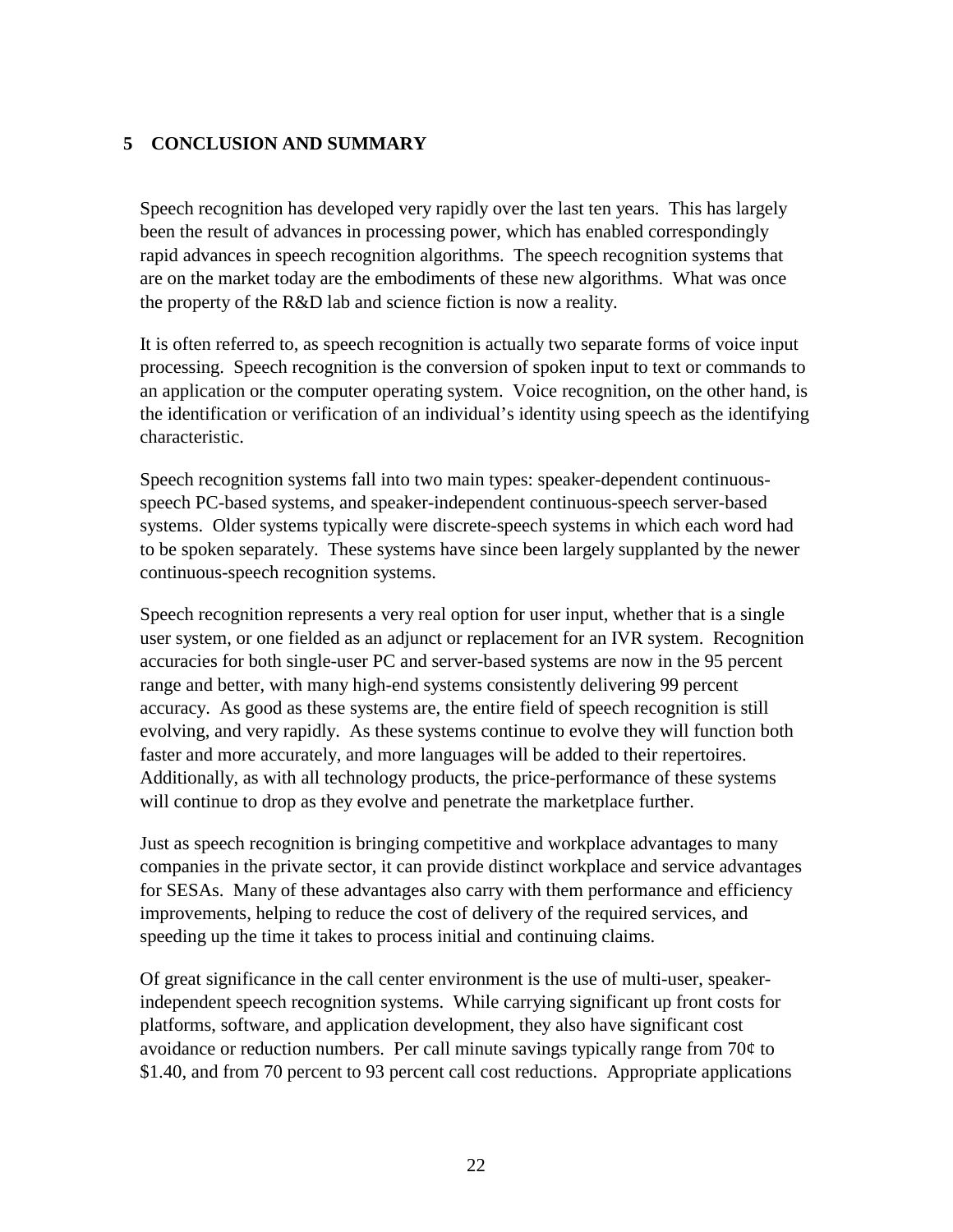of speech recognition systems to SESA are likely to result in a return-on-investment pay back period of less then twelve months.

Speaker-dependent single use speech recognition software provides a viable option for SESA staff to replace typing requirements using PCs with voice input and voice-activated commands with reasonable facility, speed and accuracy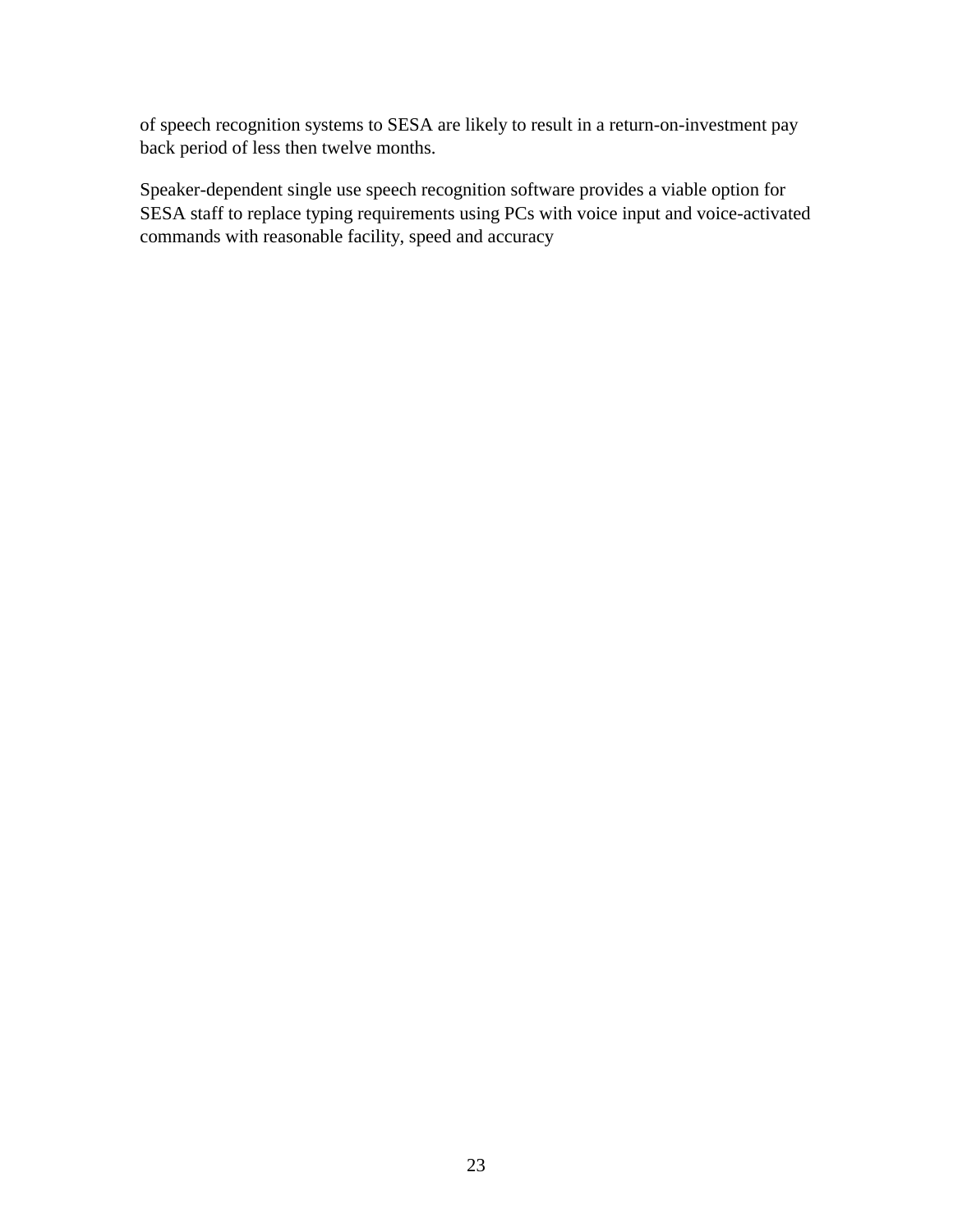#### <span id="page-29-0"></span>**APPENDIX A - BIOMETRICS**

#### **Definition**

Any definition of the term biometrics is dependent on the intended scope of that definition. Cornell University's Department of Biometrics <[www.biom.cornell.edu/faq.html>](http://www.biom.cornell.edu/faq.html) provides us with a definition of biometrics at its broadest, most encompassing level:

"Biometrics is the application of mathematics and statistics to problems with a biological component, including problems in the agricultural, environmental and biological sciences as well as medical science."

This is all well and good, but entirely too far-reaching and general for use within the restricted scope of speech and voice recognition. Within this restricted scope, a far more useful definition is the one put forward by The Biometrics Consortium <[www.biometrics.org/html/introduction.html>](http://www.biometrics.org/html/introduction.html):). (The Biometric Consortium serves as the US Government's focal point for research, development, test, evaluation, and application of biometric-based personal identification/verification technology.)

"Biometrics: Automatically recognizing a person using distinguishing traits."

We can narrow that definition even further for our purposes:

"Speech and voice recognition biometrics is the automated process of recognizing a person using distinguishing vocal and speech characteristics."

#### **Types of Biometrics**

Speech and voice recognition biometrics today are primarily restricted to voice recognition, as described earlier in Section 2.1, What Is Speech Recognition? Any words or phrases used in the biometric process are simply ways to restrict the reference sample and simplify the recognition process.

Voice biometrics can be placed into one of two specific categories: identification and verification. Identification consists of determining who an individual is. The "Who am I?" question. Verification consists of determining whether or not an individual is who they say they are. The "Am I who I say I am?" question. Of the two, verification is the much simpler and more reliable process.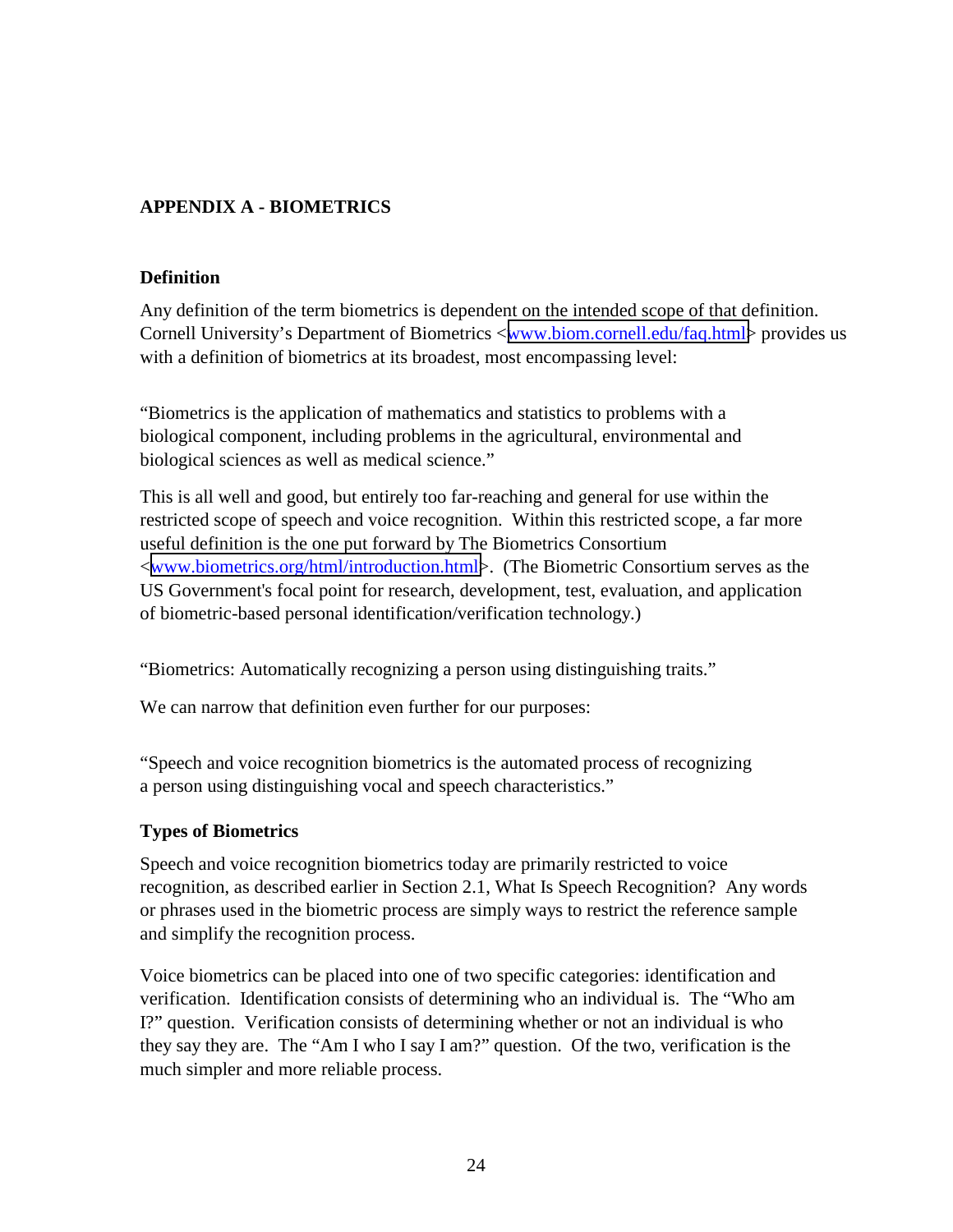<span id="page-30-0"></span>In voice identification biometrics, the vocalization characteristics of an individual are compared to a database of reference samples. These reference samples are pre-recorded words or phrases that are stored for later comparison to a live sample. If the comparison process finds a match between the live sample and an entry in the reference database, the individual is considered successfully identified.

In voice verification biometrics, the vocalization characteristics of an individual are compared to a "specific" reference sample in the database with a resulting match/nomatch condition. In order to allow for false negative results - possible no-match conditions resulting from normal variations in a person's vocalization patterns that result from a cold, laryngitis, or other reasons - most voice verification systems allow for a keyboard-entered password as an alternate means of verification.

The reality of today's technology with respect to voice biometrics is that voice verification is a real capability, whereas voice identification for large population groups is not. Voice identification does work reasonably well for population groups numbering in the tens of individuals. Once the population group becomes in the hundreds the False Positive Rate (FPR) begins to climb. Also, the amount of time it takes to perform a comparison climbs accordingly. To make matters worse, the more one tries to tighten the discrimination characteristics to reduce the FPR, the longer it takes to perform each comparison of the live sample to the database of reference samples. Just as speech recognition and voice verification have become a reality as the result of increases in processing power and improvements in algorithms, so too voice identification will become more reliable and practical as further improvements in are made these areas.

#### **Technical Aspects of Voice Biometrics**

As an example of the complexity of a voice sample, Figure 7, "Good Morning" Audio Waveform, below shows the voice waveform of the simple phrase "Good Morning." This waveform is just 34 of a second in duration. It is fairly obvious from this diagram that the waveform data is complex and, at some points, such as the middle of the word 'morning,' very dense in information.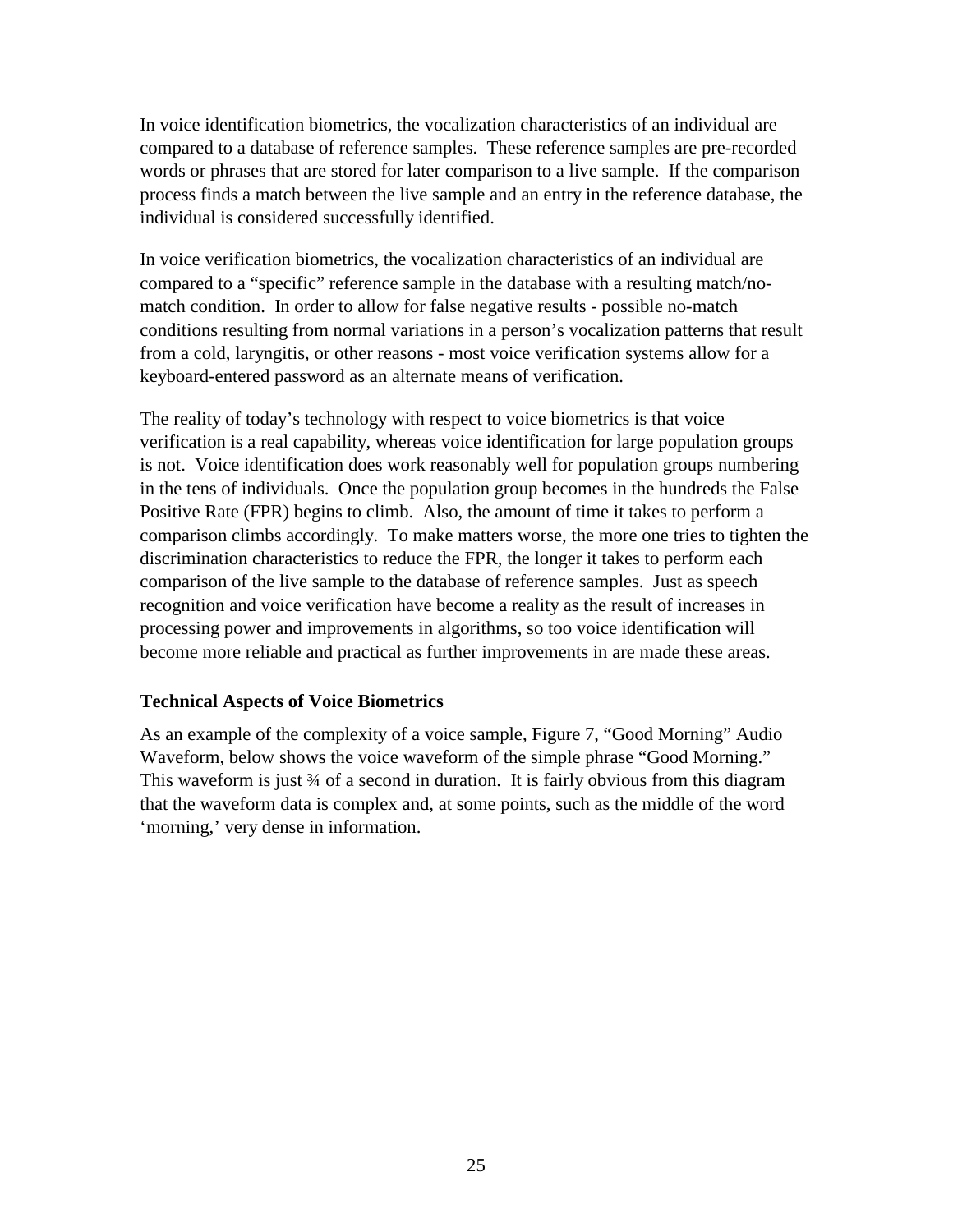<span id="page-31-0"></span>

**Figure 7. "Good Morning" Audio Waveform** 

Figure 8, "Good Morning" Audio Spectral Distribution, below, shows an alternate way of looking at voice information, known as a spectral diagram. A spectral diagram is most useful for analyzing audio data to see which frequencies are most prevalent throughout the sound file. The more abundant a frequency (the greater a signal's amplitude component within a specific frequency range), the brighter the display colors. Dark blue colors indicate that next to no frequencies exist in this range. Bright yellow colors indicate that very strong frequencies are in this range. Lower frequencies are displayed near the bottom of the display, and higher frequencies are displayed near the middle or the top. The display is linear and the top of the display represents frequencies that are just below the Nyquist frequency, which is the frequency that is half of the sampling rate for the voice data being viewed. This represents the highest frequency that can be reliably reproduced for that sampling rate. As an example, if the voice signal was sampled at 22 KHz, the Nyquist frequency is near 11 KHz. The voice sample shown in Figures 7 and 8 was digitized at a sampling rate of 22,050 Hz.

A more in-depth treatment of voice identification and verification as it pertains to SESA operations, claimant identification, and fraud prevention is contained in a previous white paper published by the ITSC, UI Claimant Recognition Technology Assessment, December 1997.

 $\lt$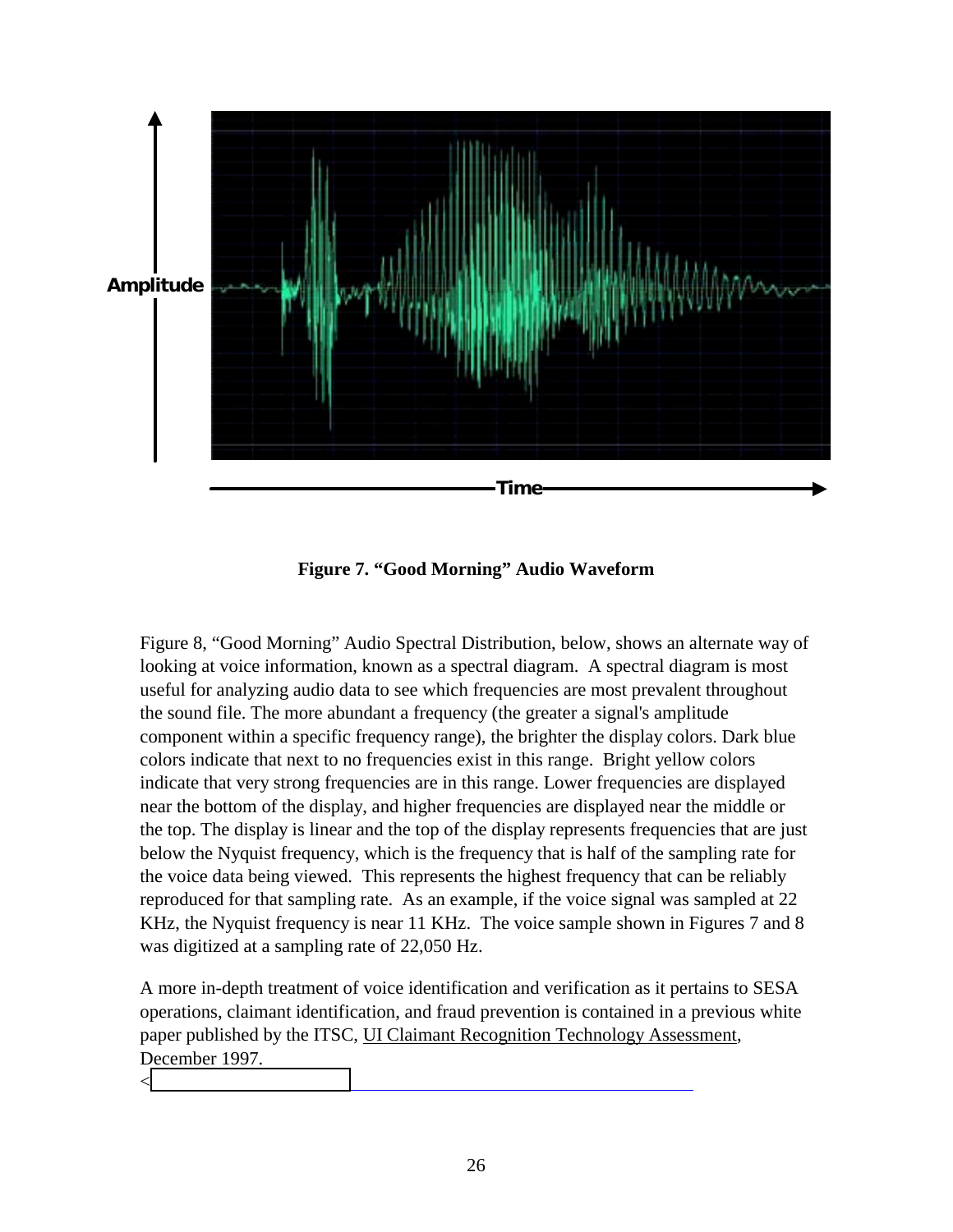<span id="page-32-0"></span>

**Figure 8. "Good Morning" Audio Spectral Distribution** 

**Note:** The images shown in Figure 7 and Figure 8 were obtained from the PC sound editor package CoolEdit, by Syntrillium Software Corporation, Phoenix, AZ.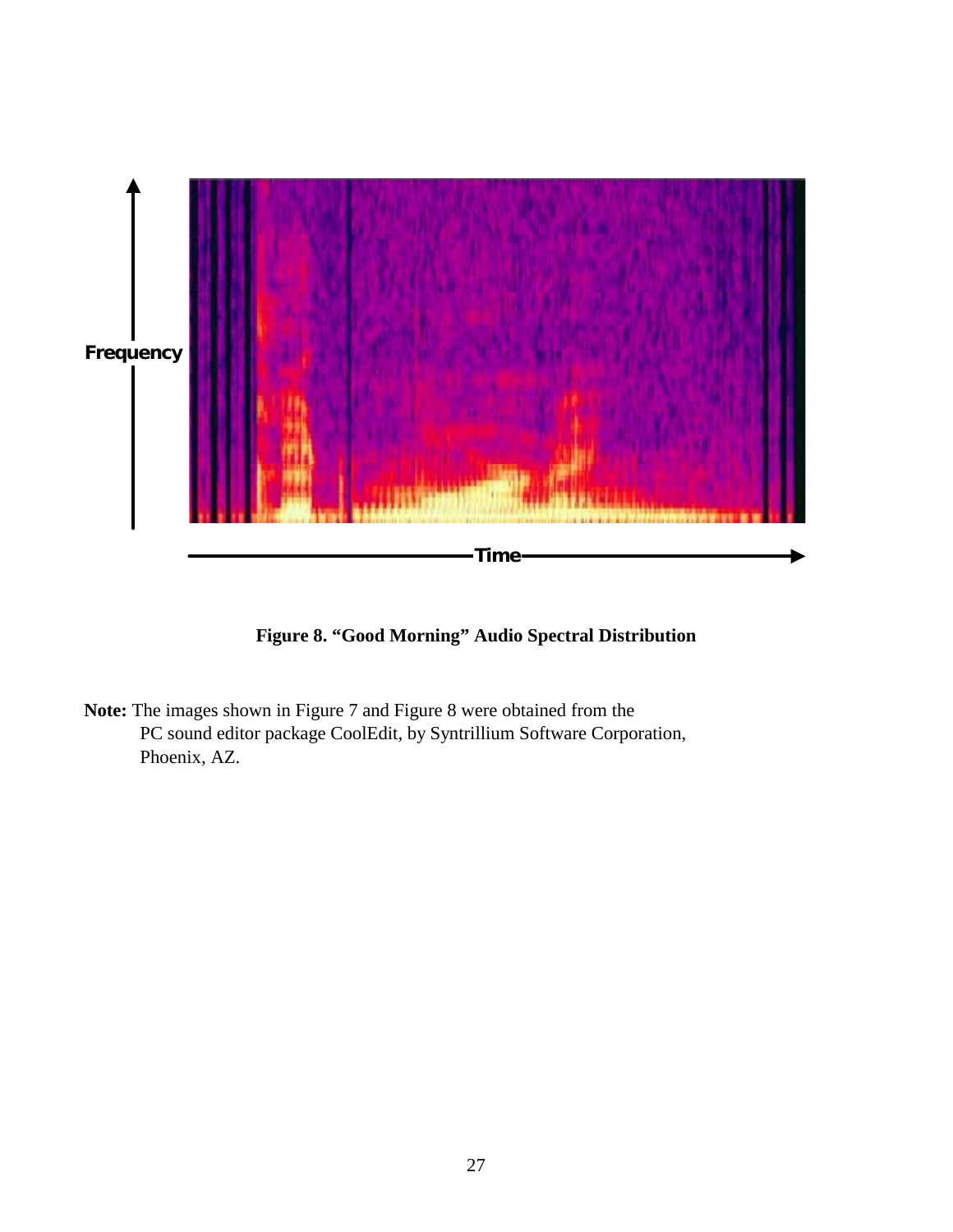#### **GLOSSARY**

<span id="page-33-0"></span>

| <b>Auditory</b><br><b>Characteristics</b>   | The unique aspects of a particular sound or sequence of<br>sounds, such as frequency and duration.                                                                                                                                                                                                                                                                                                                                                                                                                                                                             |
|---------------------------------------------|--------------------------------------------------------------------------------------------------------------------------------------------------------------------------------------------------------------------------------------------------------------------------------------------------------------------------------------------------------------------------------------------------------------------------------------------------------------------------------------------------------------------------------------------------------------------------------|
| <b>Biometrics</b>                           | (1) The application of mathematics and statistics to<br>problems with a biological component, including problems<br>in the agricultural, environmental and biological sciences as<br>well as medical science. (2) Speech and voice recognition<br>biometrics is the automated process of recognizing a person<br>using distinguishing vocal and speech characteristics.                                                                                                                                                                                                        |
| <b>Continuous</b>                           | Not broken up by spaces or silence; conversational-<br>sounding.                                                                                                                                                                                                                                                                                                                                                                                                                                                                                                               |
| <b>Discrete</b>                             | Speech that is broken down into separate words and each<br>word is separated from the next by a discernible period of<br>silence.                                                                                                                                                                                                                                                                                                                                                                                                                                              |
| <b>Interactive Voice</b><br><b>Response</b> | Automated systems that use speech to prompt a user, who<br>has called into the system via a telephone, to answer or<br>indicate their choice of options by pressing one or more<br>keys on a TouchTone® telephone's keypad.                                                                                                                                                                                                                                                                                                                                                    |
| <b>IVR</b>                                  | <b>See Interactive Voice Response.</b>                                                                                                                                                                                                                                                                                                                                                                                                                                                                                                                                         |
| <b>Multi-User</b>                           | A system designed to be used by more than one user at a<br>time.                                                                                                                                                                                                                                                                                                                                                                                                                                                                                                               |
| <b>PBX</b>                                  | A Private Branch Exchange (PBX) is a piece of telephone<br>equipment that provides the same essential telephone<br>services as a telephone company's Central Office. It resides<br>within a business' property or premises and handles the<br>routing of incoming phone calls to specific<br>numbers/telephones within that business or building. It also<br>handles the routing of outgoing calls from any given<br>telephone under its control to the outside public telephone<br>network, as well as between any two or more telephones<br>within the business or building. |
| <b>PCS</b>                                  | Personal Communications Service, an all-digital wireless<br>telephone service, that is a specific type of cellular<br>telephone service.                                                                                                                                                                                                                                                                                                                                                                                                                                       |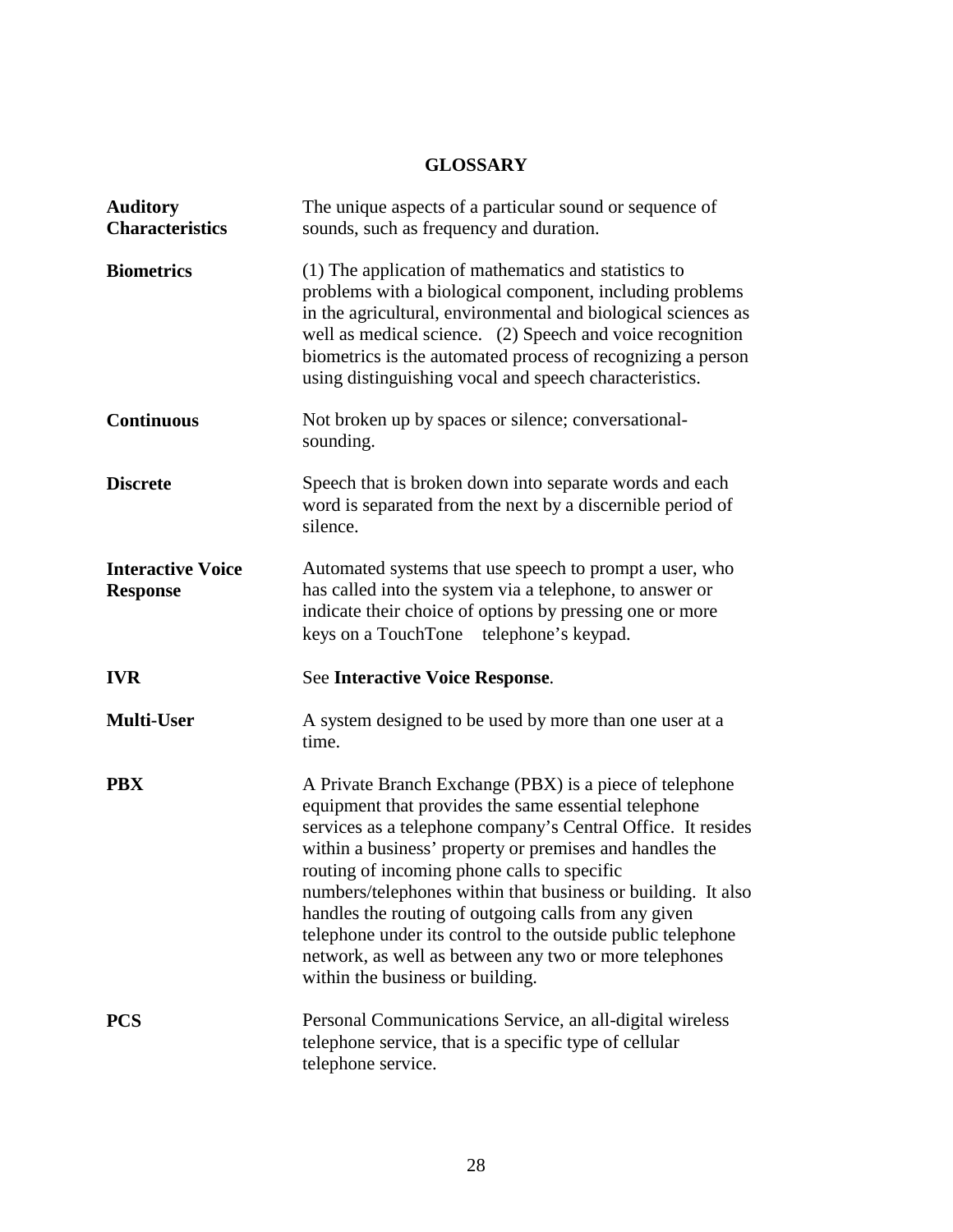### **GLOSSARY (cont.)**

| <b>Phoneme</b>                | The smallest unit of speech that differentiates one utterance<br>from another in any spoken language or dialect.                                                                         |
|-------------------------------|------------------------------------------------------------------------------------------------------------------------------------------------------------------------------------------|
| <b>Phonetic</b>               | Of or pertaining to spoken language or speech sounds and<br>based on the principle division of speech sounds into<br>phonemes.                                                           |
| <b>SESA</b>                   | <b>State Employment Security Agency</b>                                                                                                                                                  |
| <b>Sound-Stream</b>           | A continuous segment of an auditory signal or speech.                                                                                                                                    |
| <b>Speaker-Dependent</b>      | A speech recognition system that requires training to a<br>specific speaker's voice that can only be effectively used by<br>that individual.                                             |
| <b>Speaker Identification</b> | A system that identifies an individual solely by their vocal<br>or speech characteristics.                                                                                               |
| <b>Speaker-Independent</b>    | A speech recognition system that does not have to be<br>trained to an individual user's voice characteristics and<br>which can be used by anyone form a general population of<br>people. |
| <b>Speaker Verification</b>   | The verification, through the use of voice characteristics,<br>that an individual is who they have identified themselves to<br>be.                                                       |
| <b>Speech Recognition</b>     | The automated process of identifying and processing<br>speech.                                                                                                                           |
| <b>Transcription</b>          | The recording of speech and conversion of that speech to<br>written text.                                                                                                                |
| <b>Vocal Characteristics</b>  | The specific attributes of a person's voice, such as<br>amplitude, frequency, duration, pitch, and timbre.                                                                               |
| <b>Voice Identification</b>   | See Speaker Identification.                                                                                                                                                              |
| <b>Voice Recognition</b>      | The automated process of identifying or verifying a<br>speaker's identity through analysis of their vocal<br>characteristics and speech patterns.                                        |
| <b>Voice Verification</b>     | See Speaker Verification.                                                                                                                                                                |